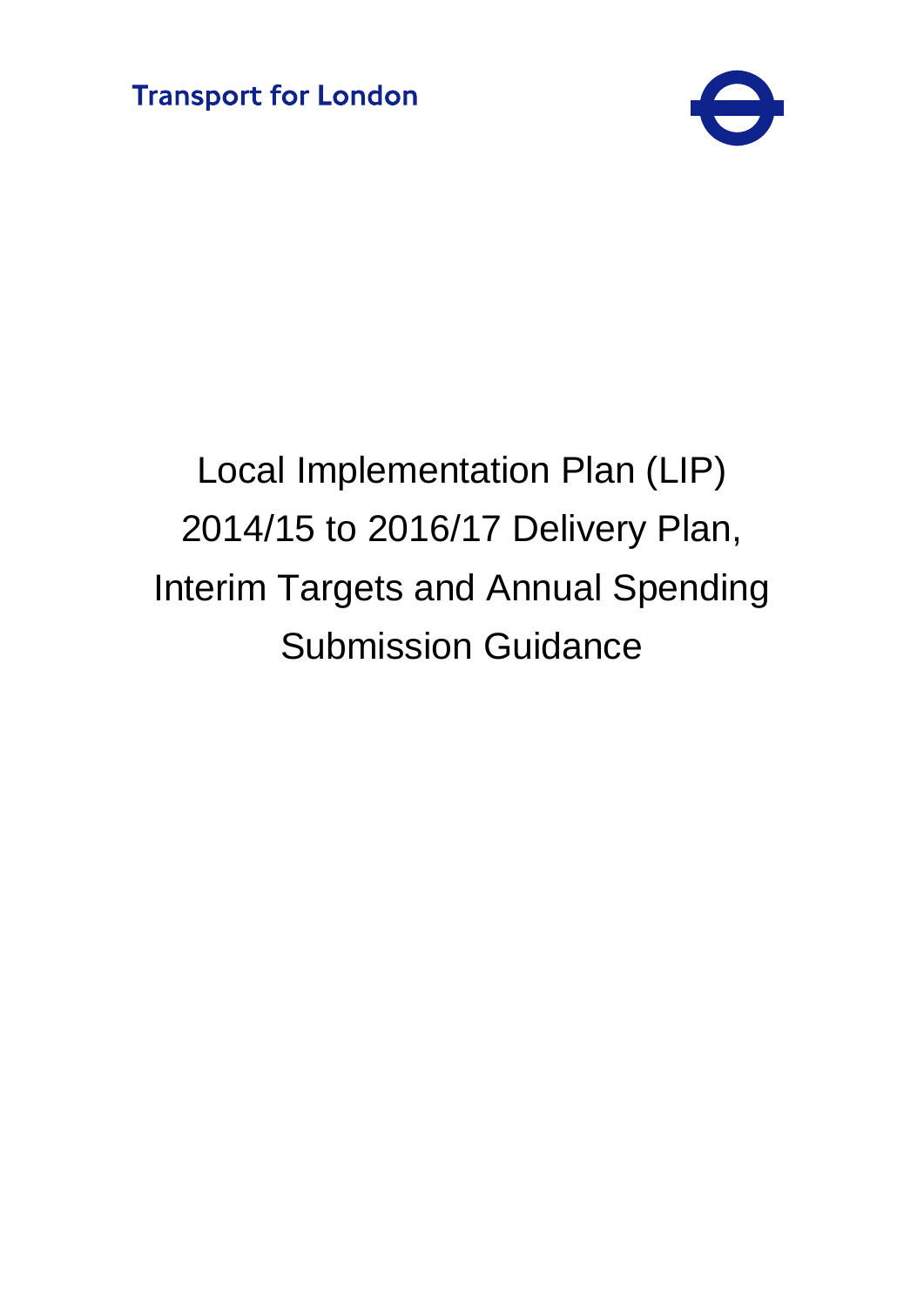## **Table of Contents**

| 1.0  |                                                                       |  |
|------|-----------------------------------------------------------------------|--|
| 2.0  |                                                                       |  |
| 3.0  |                                                                       |  |
| 4.0  |                                                                       |  |
| 5.0  |                                                                       |  |
| 5.1  |                                                                       |  |
| 5.2  |                                                                       |  |
| 5.3  |                                                                       |  |
| 5.4  |                                                                       |  |
| 5.5  |                                                                       |  |
| 5.6  |                                                                       |  |
| 5.7  |                                                                       |  |
| 5.8  |                                                                       |  |
| 5.9  |                                                                       |  |
| 5.10 |                                                                       |  |
| 6.0  |                                                                       |  |
| 6.1  | Principal Road Maintenance and Bridge Strengthening  19               |  |
| 6.2  |                                                                       |  |
| 6.3  |                                                                       |  |
| 6.4  |                                                                       |  |
| 6.5  | Corridors, Neighbourhoods and Supporting Measures 22                  |  |
| 6.6  |                                                                       |  |
| 6.7  | LIP Schemes on Borough Principal Roads and the Strategic Road Network |  |
| 7.0  |                                                                       |  |
| 8.0  |                                                                       |  |
| 9.0  |                                                                       |  |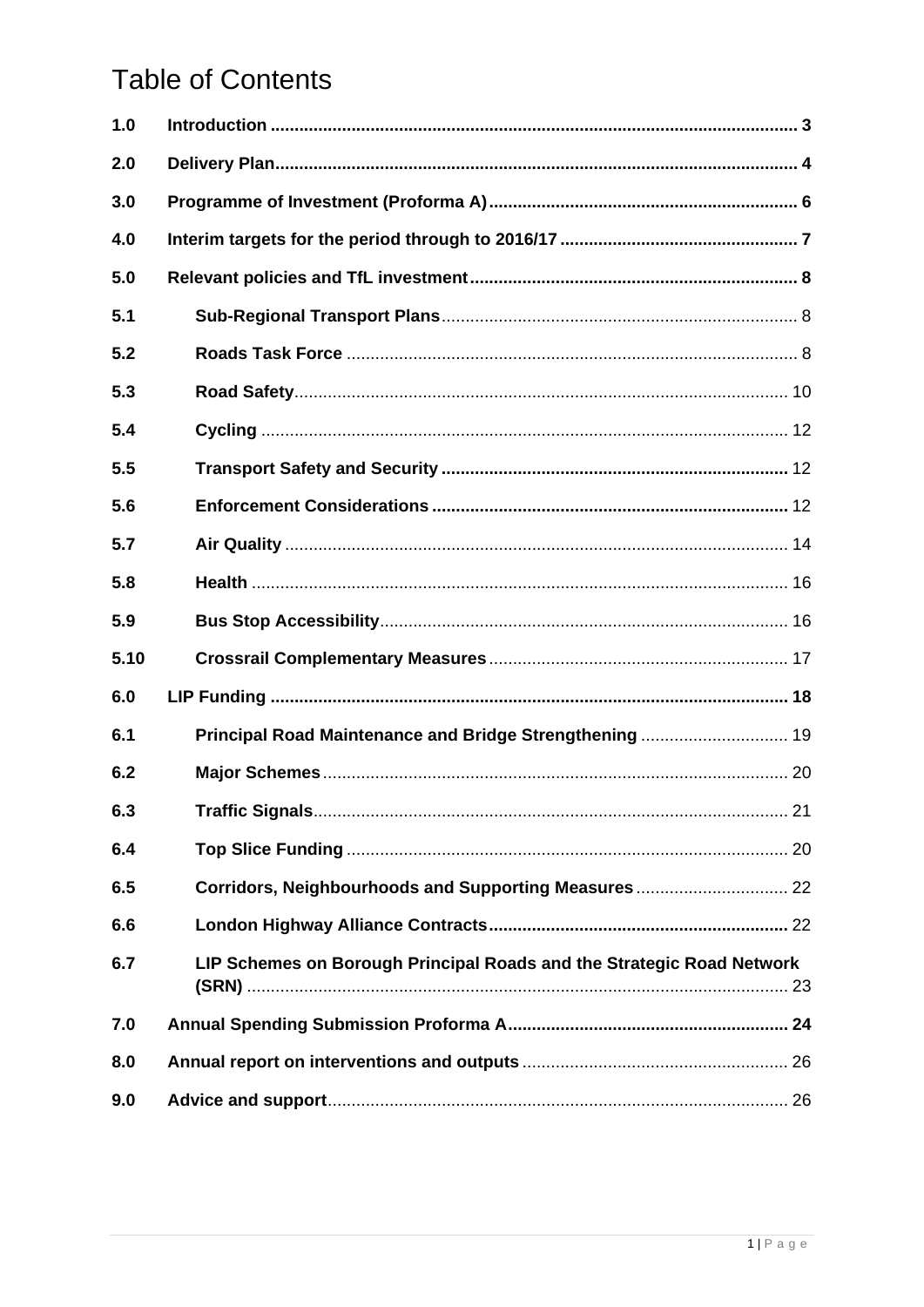# Appendices

| Appendix 2 - Breakdown of the proportion of the Corridors, Neighbourhoods and                                                                      |                 |
|----------------------------------------------------------------------------------------------------------------------------------------------------|-----------------|
| Appendix 3 - 2014/15 Allocations for Corridors, Neighbourhoods & Supporting<br>Measures, Principal Road Maintenance and Local Transport Funding 30 |                 |
|                                                                                                                                                    | 31              |
|                                                                                                                                                    | 32 <sub>2</sub> |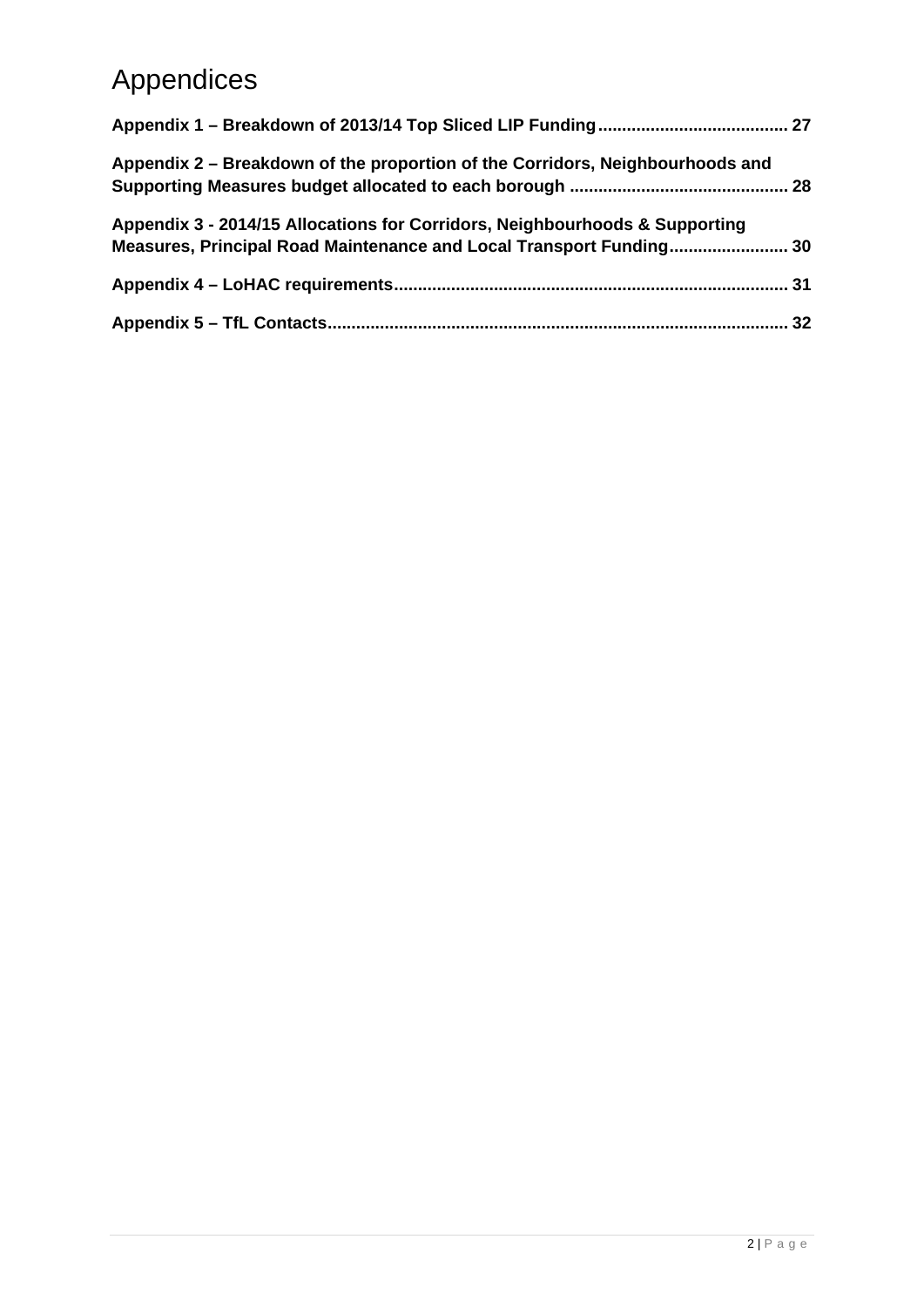#### **1.0 Introduction**

- 1.01 Local Implementation Plans (LIPs) set out how boroughs will deliver better transport in their area, in the context of the Mayor's Transport Strategy (MTS). They are a vital tool in supporting jobs and growth and delivering a better quality of life for those who live and work in the Capital.
- 1.02 The approved Second LIPs included a Delivery Plan for the period 2011/12 to 2013/14 and interim targets for 2013/14. In line with the LIPs Guidance, issued in May 2010 (pages 8 and 63), boroughs are required to prepare a new Delivery Plan in 2013 for the period 2014/15 to 2016/17 (or longer for proposed Major Schemes), and update their interim targets to cover the period to 2016/17. Boroughs should note that this does not constitute a formal revision of the LIP.
- 1.03 In order to simplify the process of submitting the new Delivery Plans and interim targets, the requirements have been combined with the 2014/15 LIP Annual Spending Submission process, so that each London borough is only required to submit one return.
- 1.04 Within this Guidance advice is provided on how recent developments should be reflected within the 2014/15 – 2016/17 LIP Delivery Plan and the setting of the new interim targets. Such matters include:
	- The updated Sub Regional Transport Plans;
	- The work of the Mayor's Roads Taskforce;
	- Safe Streets for London The Road Safety Action Plan for London: 2020;
	- The Mayor's Cycling Vision; and
	- Complementary investment through TfL's Business Plan
- 1.05 This guidance confirms the LIP funding available in 2014/15 by programme and by allocation to individual boroughs, as well as indicative funding by programme for the two following years (2015/16 and 2016/17). The guidance should be read in conjunction with 'The Guidance on Developing the Second Local Implementation Plans' (May 2010), which set out the framework for each borough's Second LIP.
- 1.06 It should be noted that all financial information contained within this Guidance is correct as of publication, but is subject to the Government settlement to TfL for the period of 2015/16 and beyond.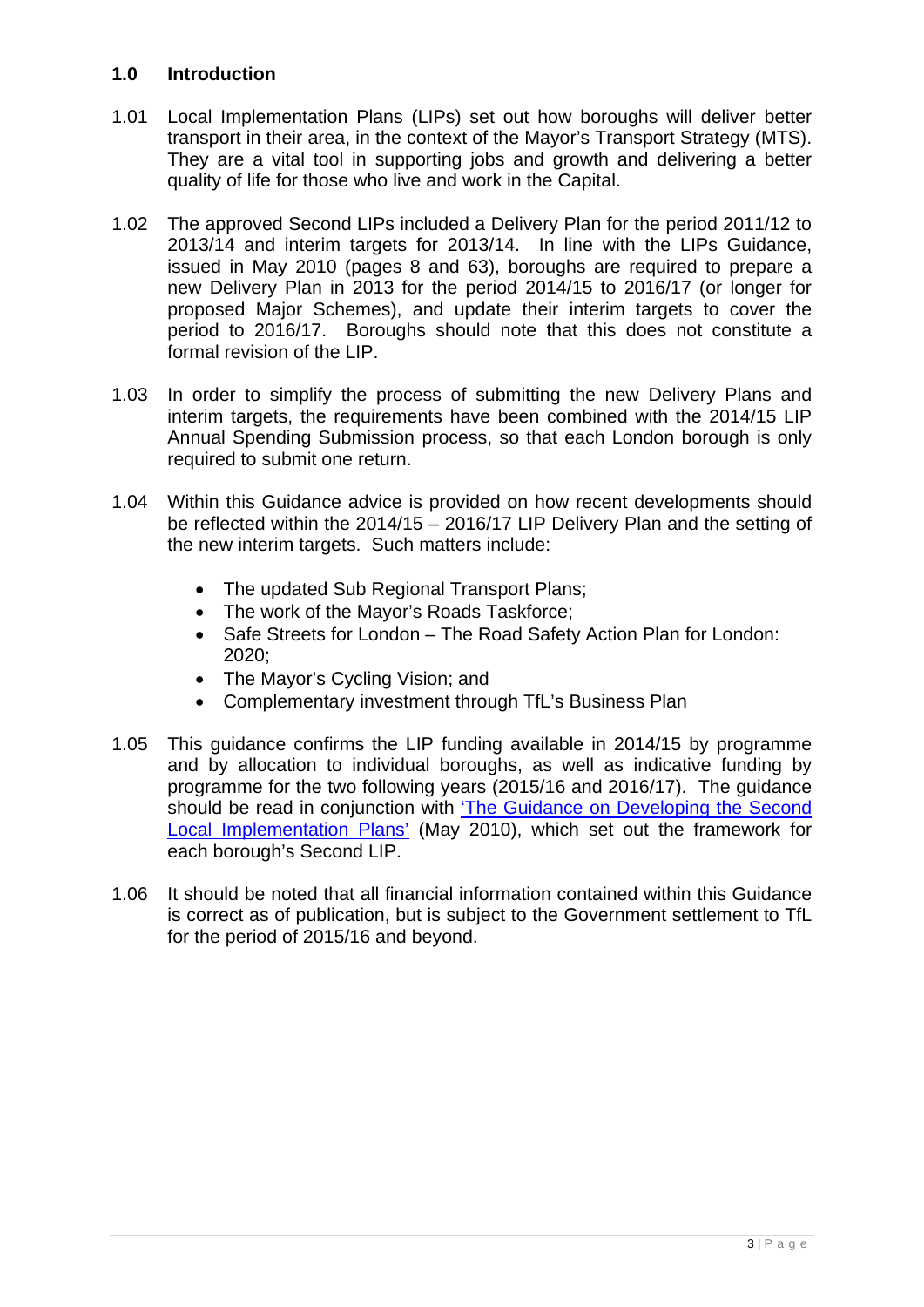#### **2.0 Delivery Plan**

- 2.01 The purpose of the Delivery Plan is to identify how each borough will achieve their LIP objectives. Full details on how to prepare a Delivery Plan are given within the Second LIPs Guidance (May 2010). In summary within the Delivery Plan boroughs are required to:
	- Provide a breakdown of the proposed spend (referred to as the Programme of Investment) by year (i.e. separately for 2014/15, 2015/16 and 2016/17) and by category. This should be consistent with the indicative three year LIP funding allocations identified in section 6.0 (LIP Funding) of this Guidance and should clarify which of the MTS goals and outcomes each programme category supports.
	- Identify the role of non-LIP funding (e.g. the council's own capital and revenue funding and third party contributions) in delivering the interventions necessary for the achievement of the borough's LIP objectives.
	- Provide details of the proposed Programme of Investment for the period of 2014/15 to 2016/17, or longer for proposed Major Schemes, on Proforma A. For initiatives within the 2014/15 financial year additional information should be provided relating to the impact of the interventions on MTS outcomes, Crossrail, traffic signal requirements and other matters.
	- Provide supporting commentary on how the Programme of Investment has been derived (e.g. through the use of a multi-criteria assessment framework considering policy and deliverability objectives), including how potential interventions have been identified and prioritised and practical considerations relating to timescales, capacity, consultation, together with the role of revenue based investment, policy decisions, and third party actions in delivering the borough's LIP objectives.
	- Provide supporting commentary on how the delivery of the Mayor's highprofile outputs will be supported at a local level, making reference to the output definitions provided in the Second LIPs Guidance.
	- Confirm the date by which the proposed individual interventions will be delivered and a date by which all such interventions will be implemented, and state that the Delivery Plan will be 'refreshed' at least every three years.
	- Report on the delivery of the Mayor's high-profile outputs using Proforma C. This should include outputs from schemes delivered during the course of the previous financial year (2012/13) and should be returned to TfL by Friday 12 July 2013 (see section 7.1).
- 2.02 To comply with legal requirements, the Delivery Plan must contain a timetable for implementing each of the different proposed interventions and a date by which all proposals will be implemented. Where it is possible to provide dates for individual interventions, boroughs should set these out, as well as the date by which they will all be implemented.
- 2.03 As detailed in the 2010 Second LIP Guidance, boroughs should consider their statutory duties (e.g. those demonstrated through Strategic Environmental Assessment, Health Impact Assessment, Equality Impact Assessments and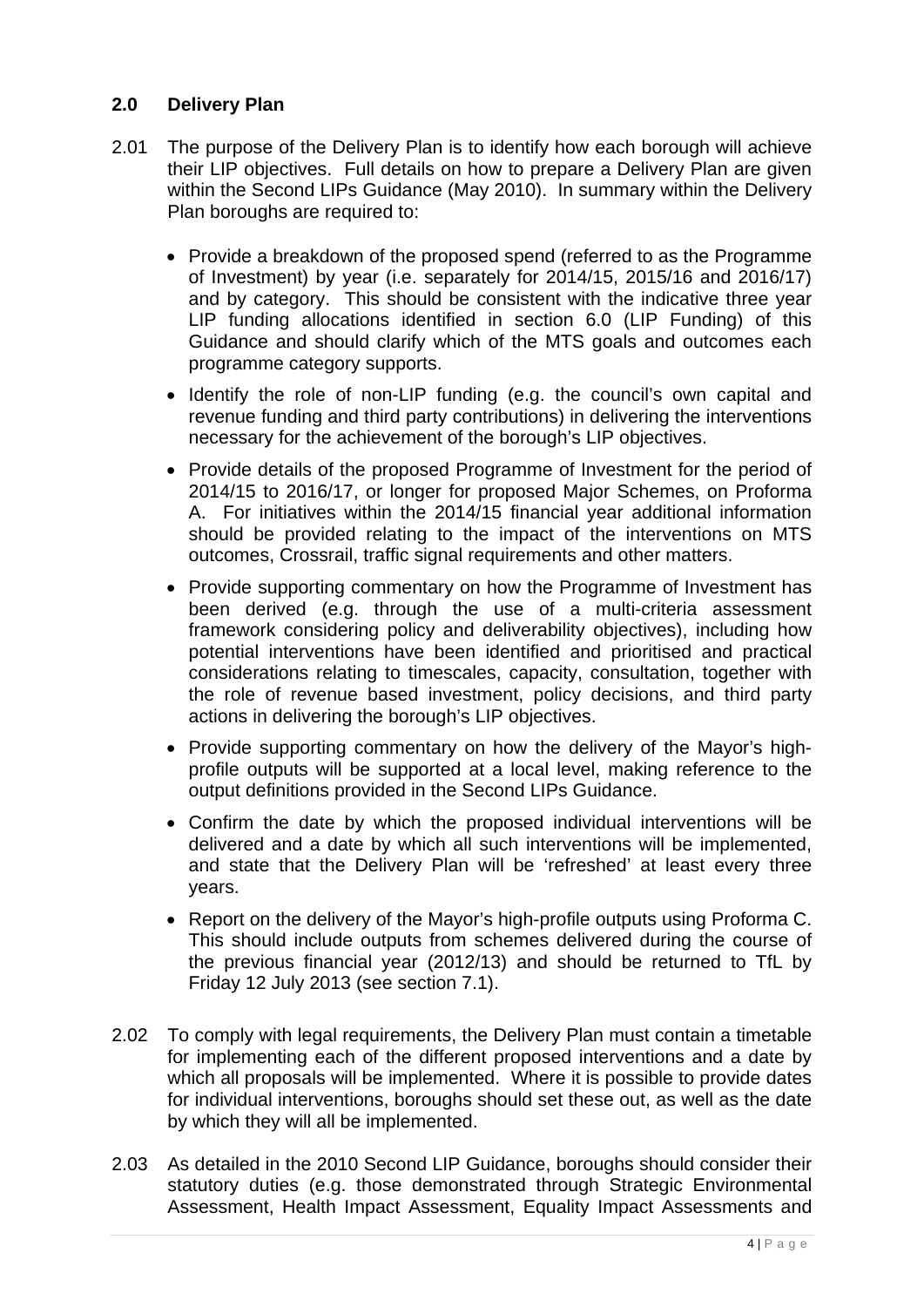Section 17 of the Crime and Disorder Act) when updating their LIP Delivery Plan and interim targets. However, as these updates do not constitute a formal revision to the LIP, boroughs should take their own legal advice in order to confirm the relevant requirements.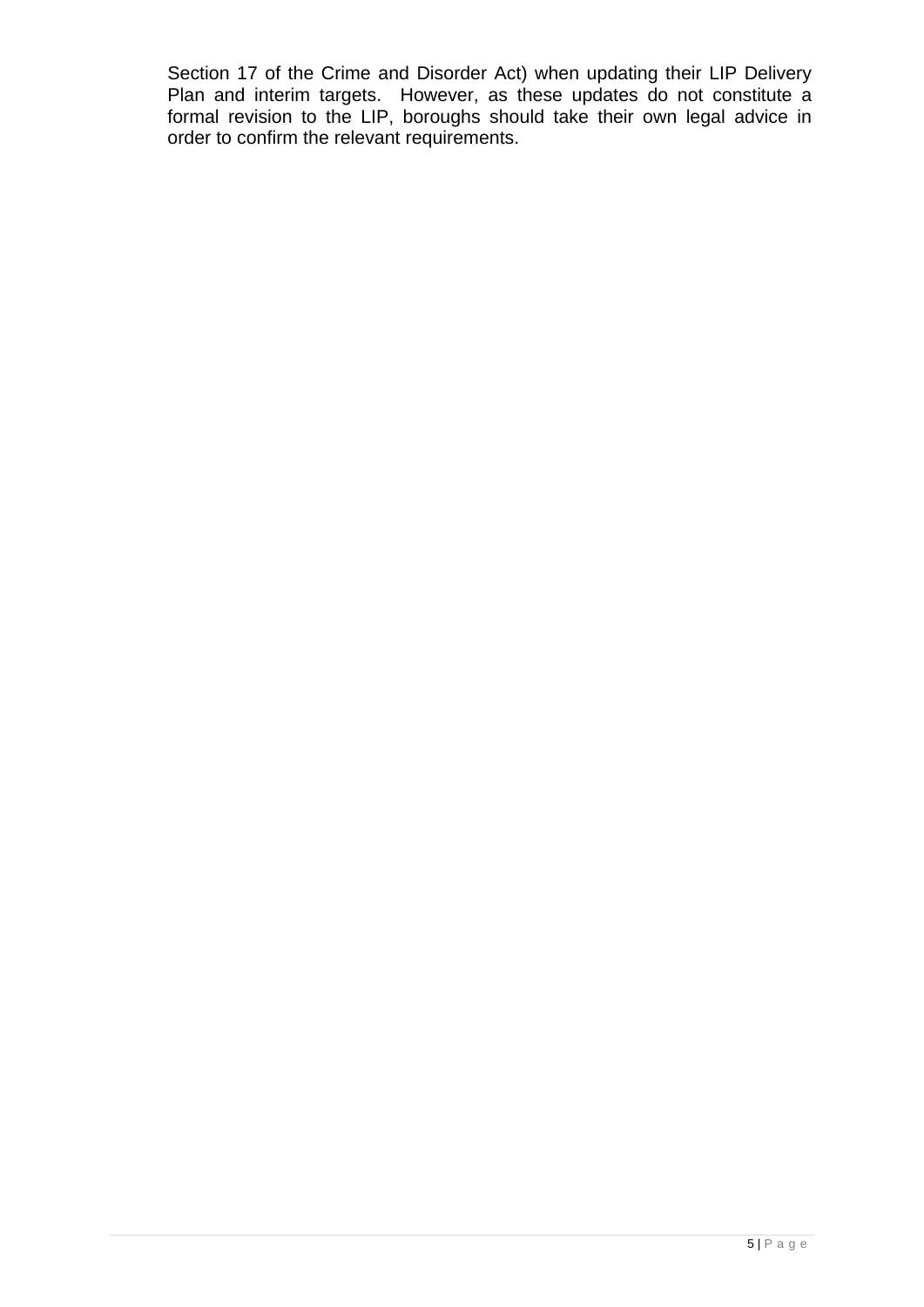#### **3.0 Programme of Investment (Proforma A)**

- 3.01 The Programme of Investment must be based on a realistic view of funding and must not contain un-costed or unaffordable projects. Longer term or aspirational proposals can be referred to in supporting commentary, but should not be included in the Programme itself.
- 3.02 Proposed levels of spend should be treated as indicative only. Boroughs will be able to confirm their detailed programmes on a yearly basis, in their Annual Spending Submissions to TfL. Boroughs have the flexibility to change or update their annual programmes in response to, for instance, delays and cost over-runs, stakeholder feedback, new evidence of the impact of previous similar interventions or changes in priorities, etc. For example, a borough may wish to give greater priority to road safety investment, if monitoring of performance indicators at the end of 2014/15 shows performance below that required to meet targets. However, such decisions will need to take account of the impact of reduced investment in other policy areas.
- 3.03 The Programme of Investment should include:
	- Corridors, Neighbourhood and Supporting Measures programmes (refer to section 6.5) – holistic or area-based interventions, including bus priority and accessibility, cycling, walking, safety measures, 20 mph zones and limits, freight, regeneration, environment, accessibility and controlled parking zones. The programmes also include expenditure on cycle parking, cycle training, shared space, reduction of clutter and electric vehicle charging points, school and workplace travel plans, behavioural change, education, training and publicity.
	- Maintenance programmes (refer to section 6.1) bridge strengthening and assessment, and principal road renewal.
	- Major Schemes (refer to section 6.2) interventions generally costing more than £1m over the whole life of the project.
- 3.04 Boroughs are not required to include interventions which do not need any LIP funding. However, non-LIP funded interventions can also contribute to the delivery of LIP objectives and targets, and boroughs may find it useful to include these to show how they support the LIP-funded element of the borough's Delivery Plan. In particular, boroughs are encouraged to identify submitted bids for complementary TfL funding (such as for cycling, air quality and bus stop accessibility), Growth Area or European Objective funding. However, in setting the new LIP interim targets boroughs should base these on a scenario that assumes no additional funding, beyond that already committed by TfL (refer to section 4.0).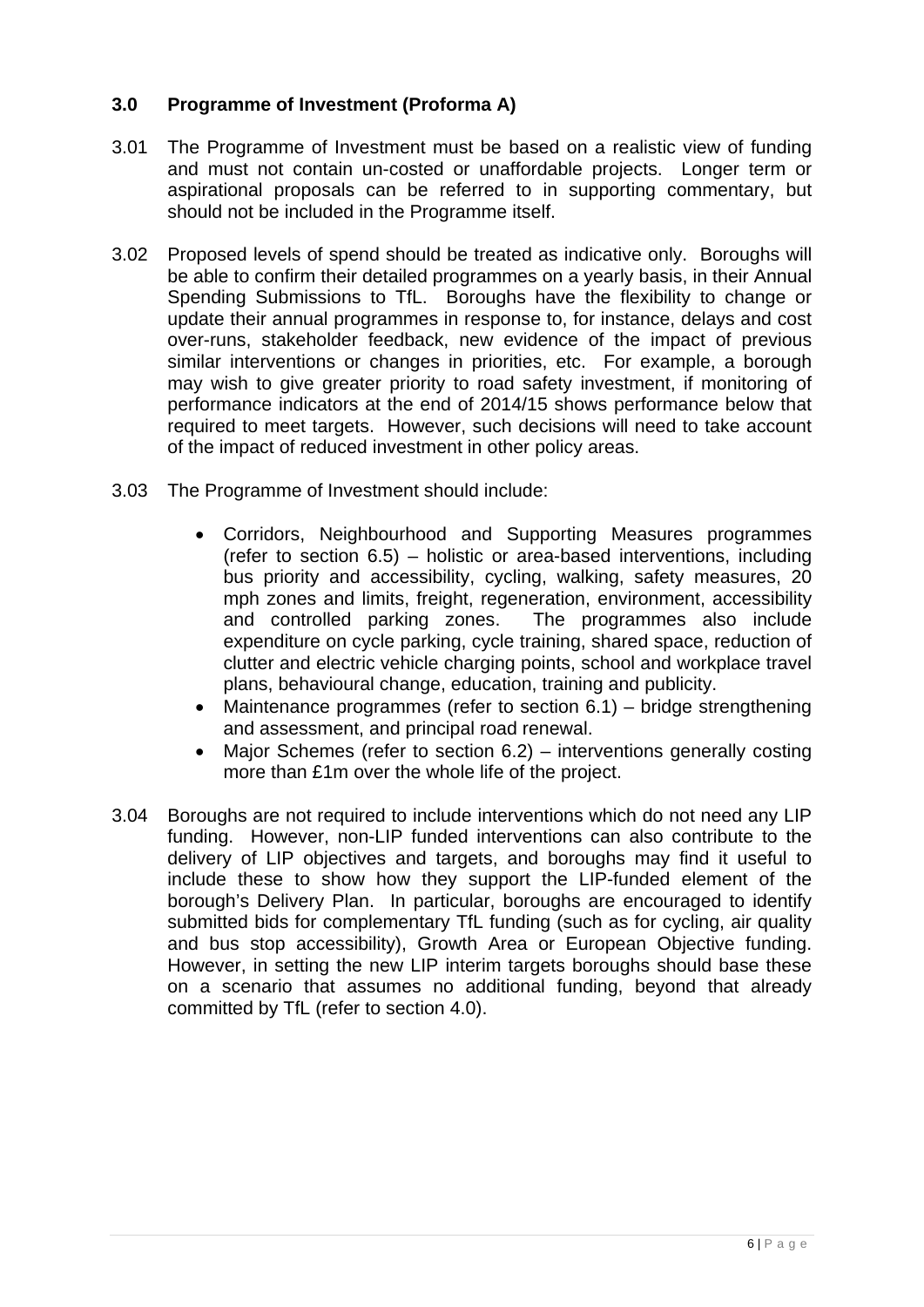#### **4.0 Interim targets for the period through to 2016/17**

- 4.01 Within the Second LIP each borough set interim and longer term locally specific targets for five mandatory indicators relating to mode share, bus service reliability, asset condition, road traffic casualties and  $CO<sub>2</sub>$  emissions. The interim targets were previously provided for the period up to 2013/14 and these require updating to cover the period to 2016/17.
- 4.02 Boroughs are required to provide evidence that the new interim targets are both ambitious and realistic, given indicative funding levels. In establishing new interim targets for 2016/17, boroughs should examine the evidence of the impact of interventions delivered to date in contributing towards the 2013/14 interim and longer term LIP targets. In addition, boroughs should consider benchmarking performance against other 'comparable' boroughs or their subregion as an indication of what is achievable, together with potential use of quantitative analysis and forecasting evidence. These methods will assist in both setting the new interim targets, as well as helping to establish the priorities within the new 2014/15 – 2016/17 Programme of Investment.
- 4.03 Information on indicator definitions, data sources, establishing ambitious but realistic targets and characteristics of good performance, together with other matters is provided in the Second LIPs Guidance. In addition, supplementary supporting information on matters such as benchmarking to assist boroughs in setting local targets and trajectories is provided on the Borough Extranet at: http://boroughs.tfl.gov.uk/supporting\_information.aspx
- 4.04 In establishing new interim targets, boroughs are asked to submit an updated Proforma B. This should include details of each target set, including the base year and baseline data, together with the longer term targets agreed within the approved Second LIP (*note: boroughs are not required to revise the longterm targets for the five mandatory indicators agreed within the LIPs*).
- 4.05 Boroughs are required to base their new interim targets on a scenario which assumes no LIP Major Scheme funding or other TfL funding (such as for cycling) beyond that already committed by TfL. However, as part of any bid to TfL for complementary funding support, boroughs will be asked to demonstrate the effect of the additional investment on relevant targets and trajectories. If successful in securing the additional funding, boroughs will be expected to update their LIP targets accordingly.
- 4.06 Boroughs should identify the role of key partners, including TfL, in delivering the new interim targets.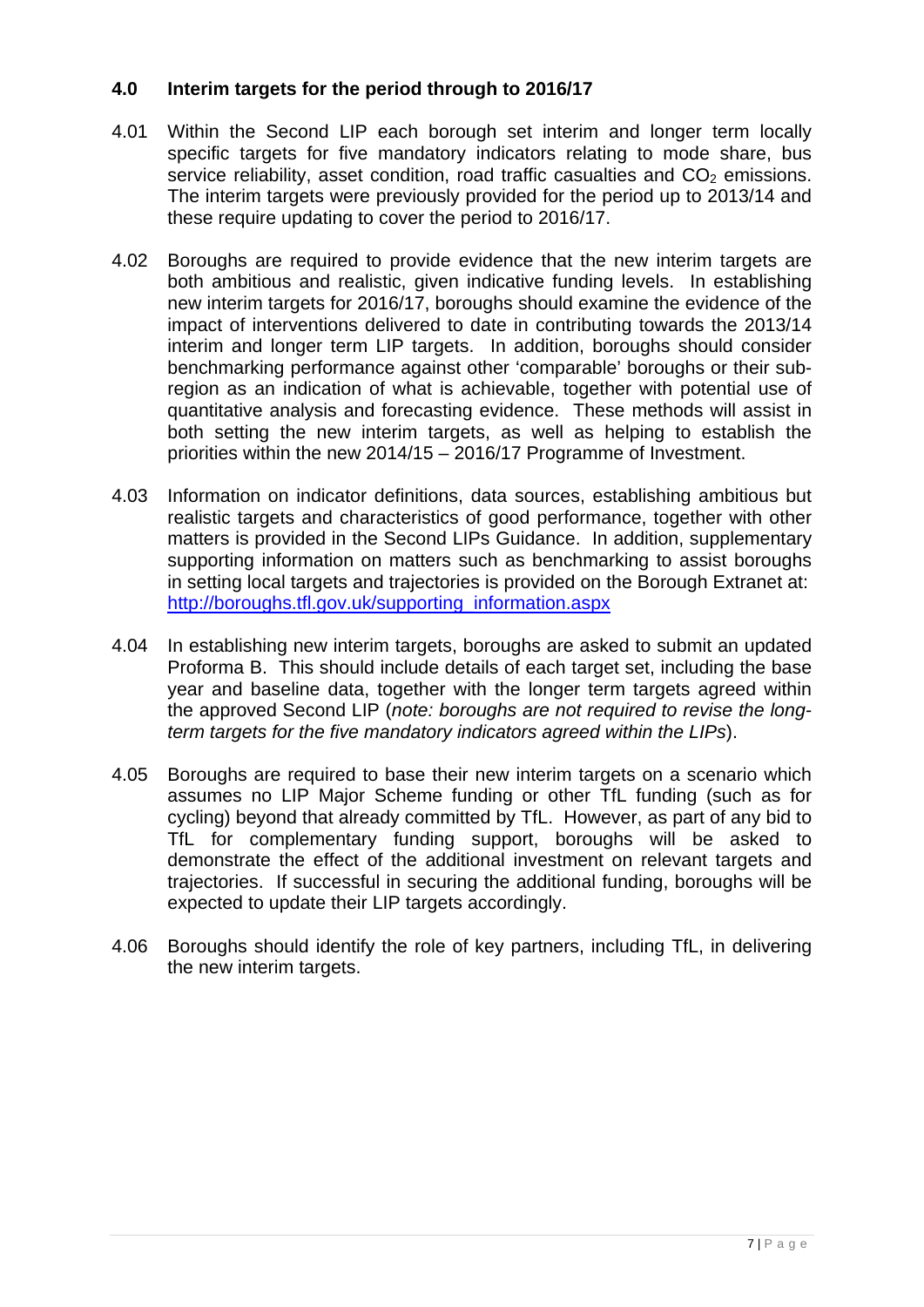#### **5.0 Relevant policies and TfL investment**

5.01 The Second LIPs include an evidence-based identification of the Borough Transport Objectives, which sets out the local context and geographical characteristics of the borough, together with an identification of how they will achieve the MTS. Boroughs are not required to update this section of their Second LIP, however, there have been a number of developments that have taken place since these were produced which are of direct relevance to boroughs in preparing their 2014/15 – 2016/17 Delivery Plans and setting new interim targets. These matters are set out below.

#### **5.1 Sub-Regional Transport Plans**

- 5.1.1 The London boroughs, both individually and collectively have a key role in determining and delivering interventions at a sub-regional level. Within recent years TfL has placed a greater emphasis on sub-regional transport planning, with support for sub-regional partnerships, the establishment of sub-regional panels and most importantly the production of the Sub-Regional Transport Plans, which have been developed in partnership with the London boroughs and other stakeholders. The Sub-Regional Transport Plans (SRTP) have been updated for 2013 to include:
	- Updated information on the delivery of projects, including larger LIP funded schemes completed in 2012/13;
	- Details of committed projects within TfL's new Business Plan;
	- Identification of future opportunities, together with information on the sub-regional challenges and priority work areas; and
	- Updates in relation to other areas, such as policy development and Opportunity Areas.
- 5.1.2 These updates provide a valuable resource for boroughs when drafting their 2014/15 to 2016/17 Delivery Plans and establishing new interim targets. Accordingly, boroughs are required to demonstrate how they have taken the SRTPs into account in preparing their submissions. Boroughs are also encouraged to explore opportunities to work together to tackle sub-regional challenges and issues, thereby exploiting economies of scale, sharing of scarce resources and ensuring a joined-up approach to dealing with common issues such as air quality, encouraging cycling and tackling congestion.
- 5.1.3 The relationship between the SRTPS and LIPs should be considered dynamic in nature. SRTPS will continue to be 'live' documents which will be informed by borough plans and will be updated on an ongoing basis. The latest SRTPS can be found on the Borough Extranet.

#### **5.2 Roads Task Force**

- 5.2.1 Roads are vital to the Capital's economy and to movement around the city; roughly 80% of all passenger trips and many freight trips in London are made by road. London's roads are also important public spaces and are the location for economic and social activity.
- 5.2.2 However, London's roads face a number of challenges in the short, medium and long term: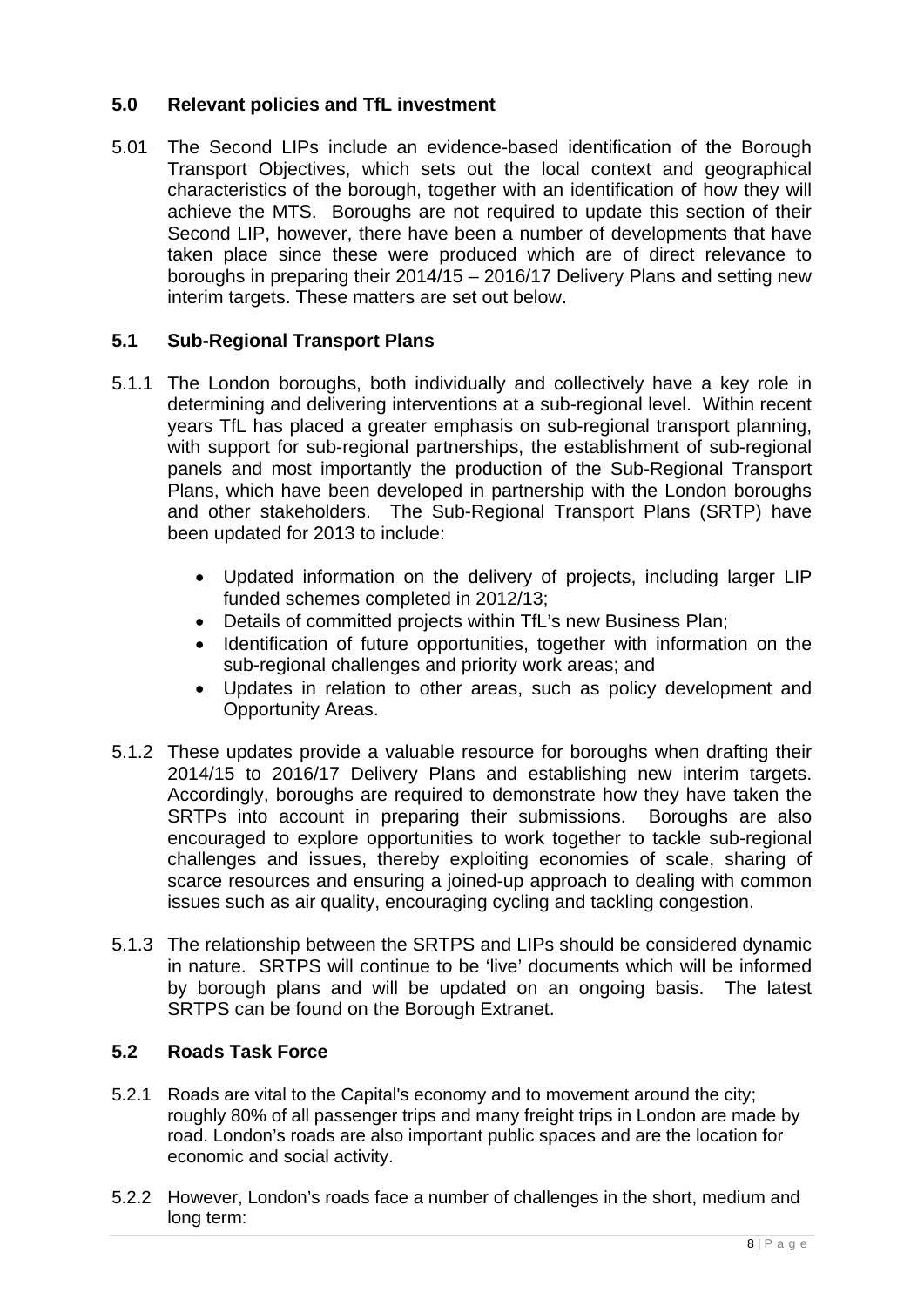- Conflicts between competing uses and users
- Need for significant investment in London's road assets, to ensure they are fit for a 21st century city
- Growth in London's population and employment will add to existing pressures on the road network
- Rising expectations of quality of public space
- Imperative to continue improving safety on London's roads
- 5.2.3 To meet these challenges, London needs a strategy for the development, design and management of its road network, building on the work of the Mayor's Transport Strategy and developing policies further.
- 5.2.4 The Mayor has asked for this vision to be developed with the help of the Roads Task Force, which is specifically tasked with advising on:
	- The challenges facing London's road network in the short, medium and longterm; and
	- Potential options for short, medium, and long-term improvements in the network to help support London's growth while transforming the urban realm, cutting pollution and easing congestion.
- 5.2.5 The Roads Task Force has developed a definition for street types to help promoters and stakeholders think about the balance between different functions of roads in different parts of London. Nine street types have been identified:

*Arterial roads:* strategic routes (London-wide / sub-regional) allowing people to get in, out & around London efficiently

**High roads:** busy roads with high movement demands going through town centres / places

*City hub/Boulevard*: key destinations (e.g. central + inner London locations / met centres) & also strategic links with high traffic flows

**Connectors:** providing more localised routes & alternative routes for cyclists

*High streets: variety of services & retail/leisure offer and range of movement* demands

*City streets:* well known streets accommodating high volumes of people

*Village streets:* providing places to live, community interaction & children's play

*Town square / street:* local / town retail/leisure/'administrative' offer

*City places*: widely known commercial & cultural centres. Important destinations

- 5.26 The street types can be used to help understand & articulate the challenges at any particular location or corridor, as illustrated in figure 1.0 below.
- 5.27 The Roads Task Force has considered a number of case studies which relate to the different street types to inform the potential policies and interventions that can be used to achieve the desired outcomes. In addition, the Task Force has undertaken international reviews of other cities strategies, as well as network analysis to understand current & future challenges and the aggregate effects of potential interventions at specific locations across the network. The work of the Road's Task Force will be published early in the summer and made available on the Borough Extranet. This will help boroughs and other scheme promoters to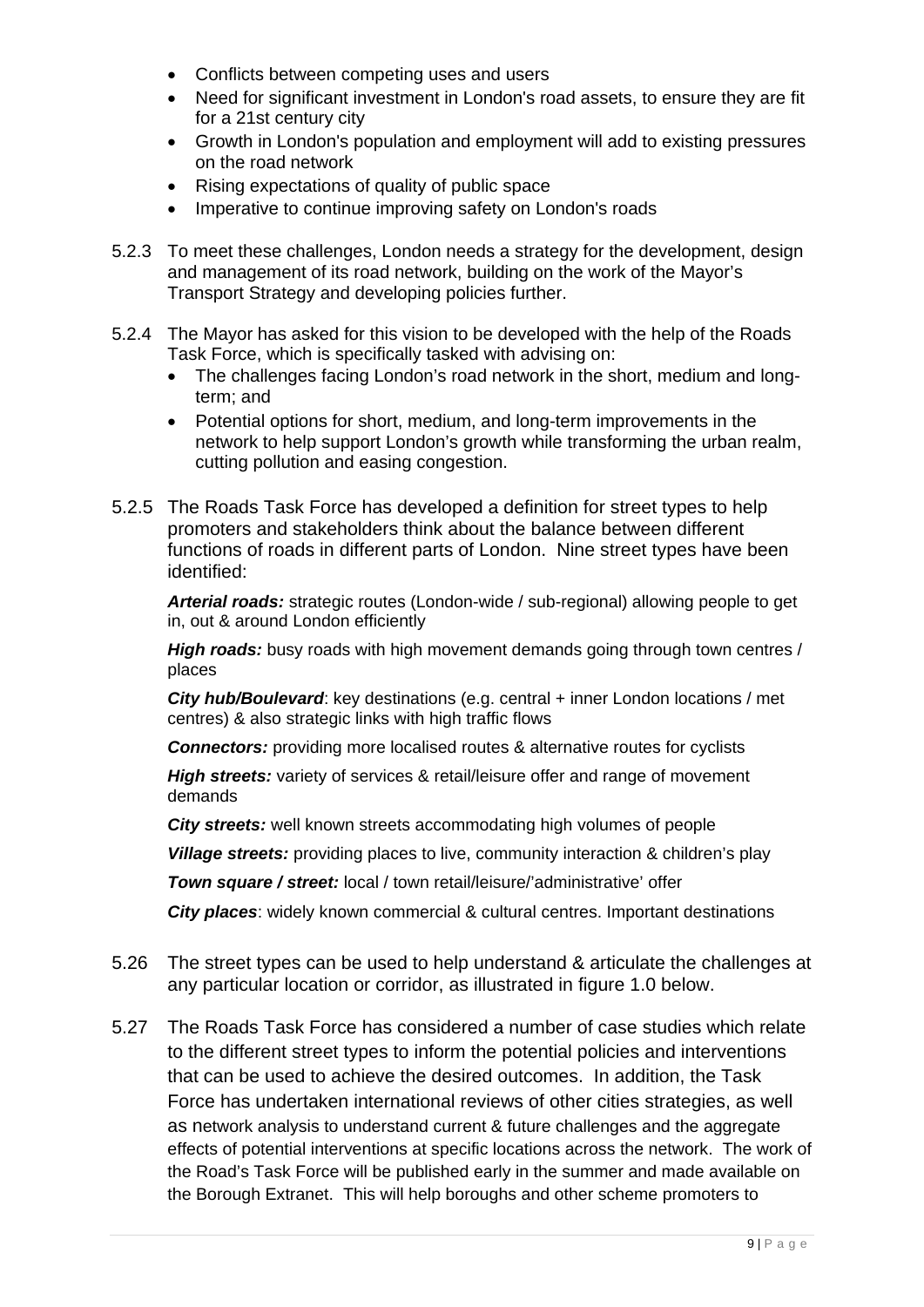identify the appropriate interventions and tools that can be used to achieve a suitable balance between different functions.

Figure 1.0 Roads Task Force Street Types



5.28 Boroughs are asked within their Programme of Investment (Proforma A) to identify the current street type (i.e. based on existing conditions) relevant to the location where works are proposed. Further advice is provided in Section 7.0 of this guidance and in the reference notes provided in Proforma A.

#### **5.3 Road Safety**

- 5.3.1 London has achieved substantial reductions in casualties and collisions over the last decade, including large reductions in the number of people killed and seriously injured (KSI). However, there remain significant challenges, in particular the continuing disproportionate number of those killed or seriously injured whilst walking, cycling or motorcycling. Slight casualties have also increased in recent years.
- 5.3.2 In June 2013, the Mayor will publish a new Road Safety Action Plan, 'Safe Streets for London' (SSfL). This will set out actions for TfL, the London boroughs and other partners to improve road safety delivery, doing more with targeting of investment. The actions in the SSfL are needed to meet a proposed target to reduce killed and seriously injured (KSI) casualties in London by 40 per cent by 2020, against a 2005-09 baseline period. The use of a KSI based target focuses effort towards interventions that will deliver casualty reductions in the road user groups that represent the highest proportion of the KSI casualties – those walking, cycling and using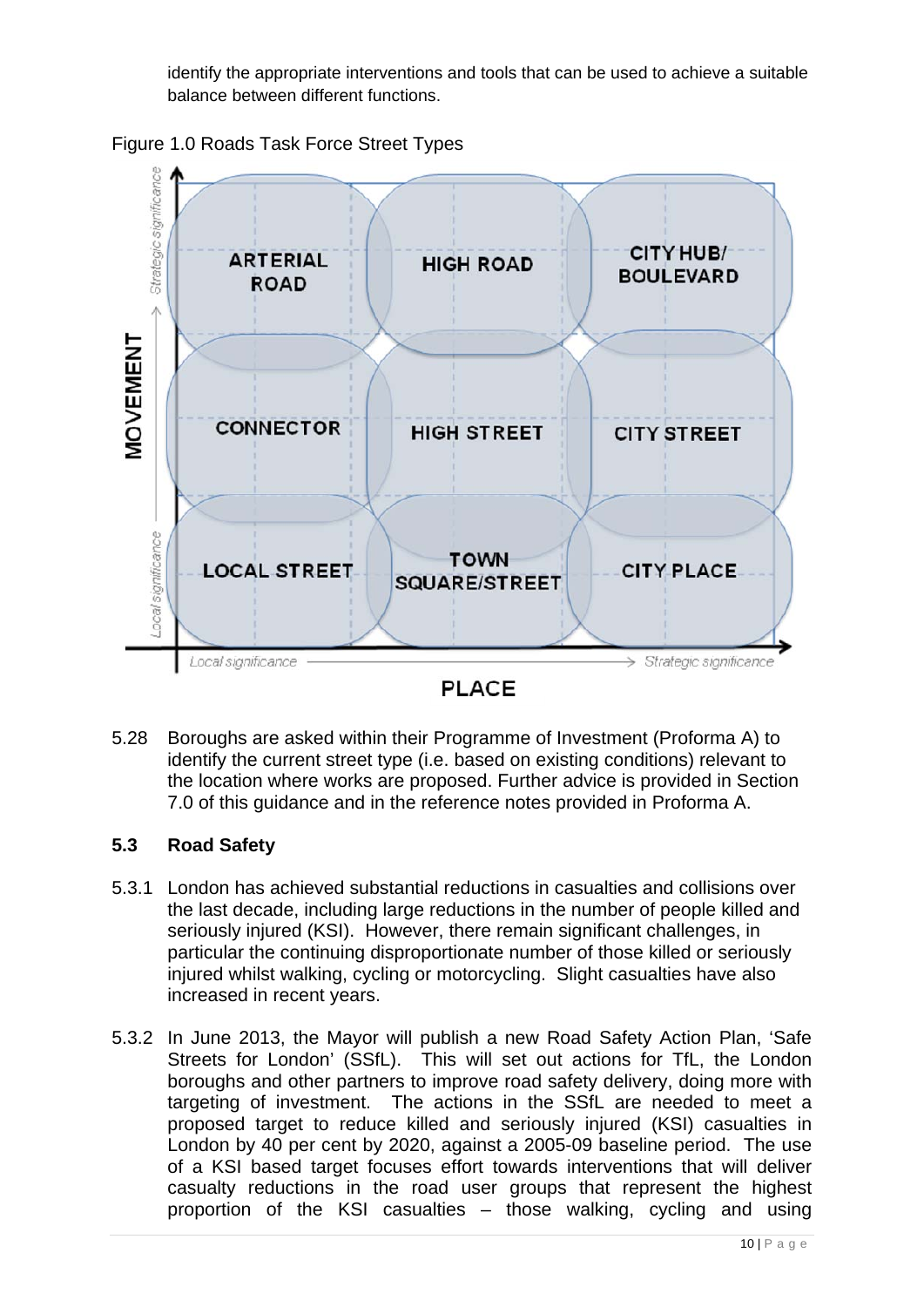motorcycles. This focus sits alongside plans to grow cycling, in particular, and walking over the period.

- 5.3.3 As well as the human cost and the person tragedy of death and injury on our roads, collisions also have a significant economic cost. Casualty reductions can therefore deliver substantial economic value: in economic terms, the value of preventing the casualties that will be brought about from achieving the KSI casualty reduction target in the SSfL plan is estimated to be more than £1 billion across the period to 2020.
- 5.3.4 The SSfL plan identifies action to address the changing nature of the casualty problem in London – 15 years ago, those walking, cycling and using motorcycles accounted for just over half of all those killed and seriously injured in London. Now they account for more than three quarters. Therefore, while overall levels of KSIs have declined, the proportion of KSI casualties involving car occupants has more significantly reduced.
- 5.3.5 Furthermore, the dynamic and changing nature of the road network and its use give rise to new road safety challenges to which the boroughs and TfL need to respond. To keep pace with, reflect and plan for this dynamism, road safety inventions need to change dynamically as well. For example increases in cyclists or pedestrians may, at particular locations; result in more casualties where the junction design does not accommodate the new levels of use. This highlights the need to improve road safety at locations which may not previously have been a concern. Similarly, peoples expectations regarding the use of the road network are changing, as demonstrated through the work of the Mayor's Roads Task Force (refer to section 5.2).
- 5.3.6 To rise to the challenges described above, boroughs are encouraged to take into account the relevant actions identified within the SSfL plan in producing their 2014/15 to 2016/17 LIP Delivery Plans and to ensure road safety is an integral part of all engineering schemes. Similarly, boroughs should enter safety engineering scheme details into the Traffic Accident Diary System (TADS) to record the number and severity of casualties before and after the introduction of measures. *Note: TADS data can be requested for individual schemes within the 2014/15 LIP Delivery Plan within Proforma A (data output is subject to completion of a TADS request form by the borough).*
- 5.3.7 TfL has its own Road Safety Audit (RSA) team, ensuring that audits are conducted to a high and consistent standard. The team delivers RSAs on the TLRN and offers a Road Safety Audit service to all boroughs. In 2011, TfL Road Safety Auditors completed audits on 243 schemes, including 56 on borough roads. The team is looking to increase the number of RSAs that it conducts for borough clients. If you would like to request an Audit for any scheme, please send a request to TfLSafetyAudit@tfl.gov.uk. *Note: Road Safety Audits can be requested for individual schemes within the 2014/15 LIP Delivery Plan within Proforma A.*
- 5.3.8 Reference is also made within the SSfL plan to the potential use of LIP funding to pay for the installation, operation and maintenance of new digital cameras at sites that have a serious casualty history and where cameras would be the most effective solution to reducing speed related fatalities and collisions. Early discussions with TfL regarding such sites are recommended prior to inclusion within the LIP Delivery Plan. This should be done through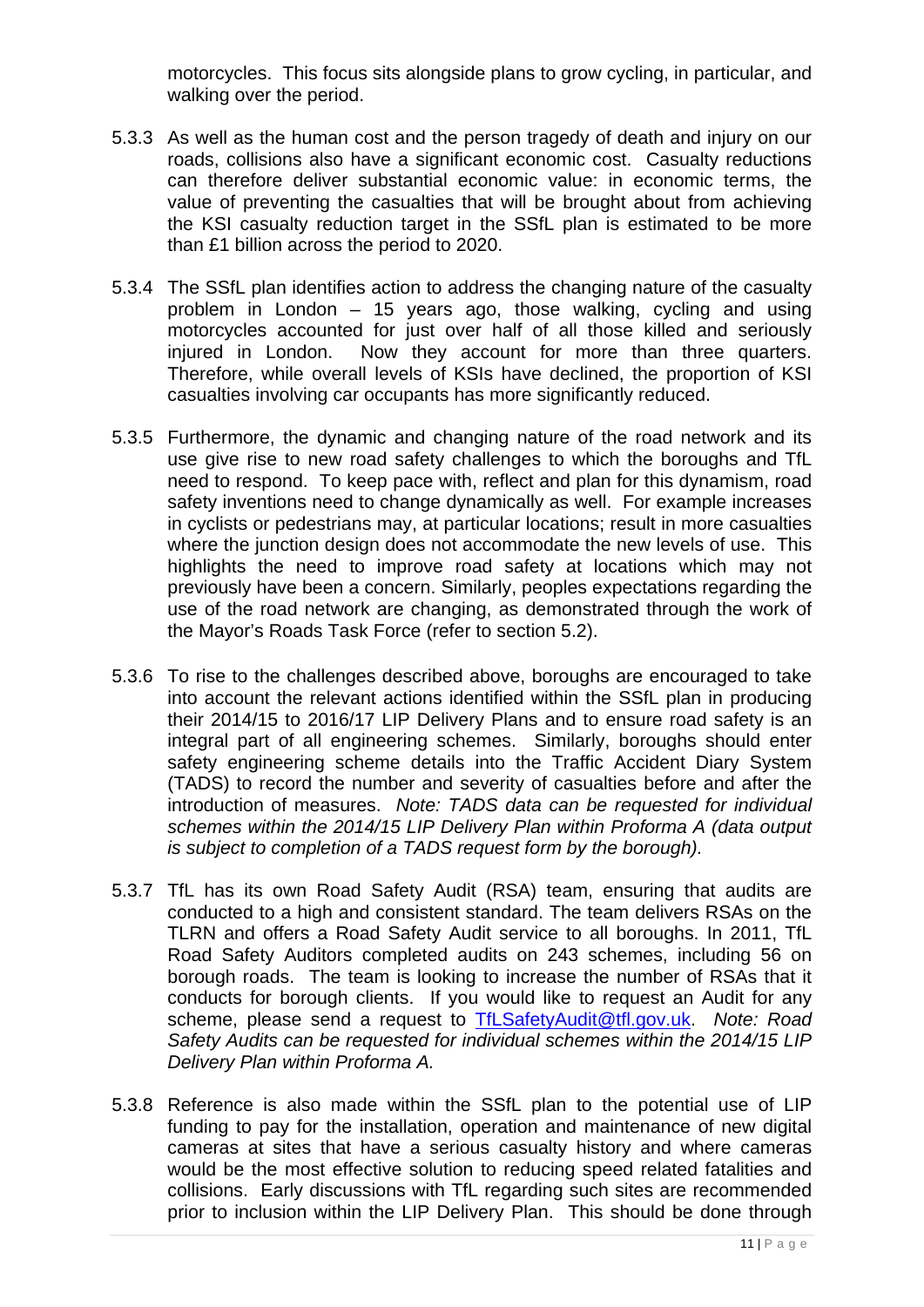the relevant officers within the Borough Projects and Programmes Team (see Appendix 5 for contact details)

5.3.9 If boroughs require advice, information or data on target progression and performance to assist in setting their LIP 2016/17 interim targets for road safety, they should contact Kerri Cheek, Principal Delivery Planner, Road Safety (020 3054 0358 or kerricheek@tfl.gov.uk).

#### **5.4 Cycling**

- 5.4.1 The Mayor's Cycling Vision was published in March 2013 (http://www.london.gov.uk/sites/default/files/Cycling%20Vision%20GLA%20te mplate%20FINAL.pdf). This sets out an ambitious programme of routes, infrastructure and supporting measures to create a step change in provision for cycling and accelerate the good work which has already been done across the Capital in this area. The programme is not simply about delivering improvements for cyclists, it is central to achieving shared priorities relating to growth, economic prosperity, environment, health, well being and the quality and liveability of our city.
- 5.4.2 The Vision identifies four main outcomes (extract from Vision below):
	- 1. A Tube network for the bike. London will have a network of direct, high-capacity, joined-up cycle routes. Many will run in parallel with key Underground, rail and bus routes, radial and orbital, signed and branded accordingly: the 'Bakerloo Superhighway'; the 'Circle Quietway', and so on. A 'bike Crossrail' will run, substantially segregated, from west London to Barking. Local routes will link with them. There will be more Dutch-style, fully-segregated lanes and junctions; more mandatory cycle lanes, semi-segregated from general traffic; and a network of direct back-street Quietways, with segregation and junction improvements over the hard parts.
	- 2. Safer streets for the bike. London's streets and spaces will become places where cyclists feel they belong and are safe. Spending on the junction review will be significantly increased, and it will be completely recast to prioritise major and substantial improvements to the worst junctions, though other junctions will still be tackled. With government help, a range of radical measures will improve the safety of cyclists around large vehicles.
	- 3. More people travelling by bike. Cycling across London will double in the next 10 years. We will 'normalise' cycling, making it something anyone feels comfortable doing. Hundreds of thousands more people, of all ages, races and backgrounds, and in all parts of London, will discover that the bike has changed their lives.
	- 4. Better places for everyone. Our policies will help all Londoners, whether or not they have any intention of getting on a bicycle. Our new bike routes are a step towards the Mayor's vision of a 'village in the city', creating green corridors, even linear parks, with more treeplanting, more space for pedestrians and less traffic. Cycling will promote community safety, bringing new life and vitality to underused streets. Our routes will specifically target parts of the Tube and bus network which are over capacity, promoting transfers to the bike and relieving crowding for everyone. Cycling will transform more of our city into a place dominated by people, not motor traffic.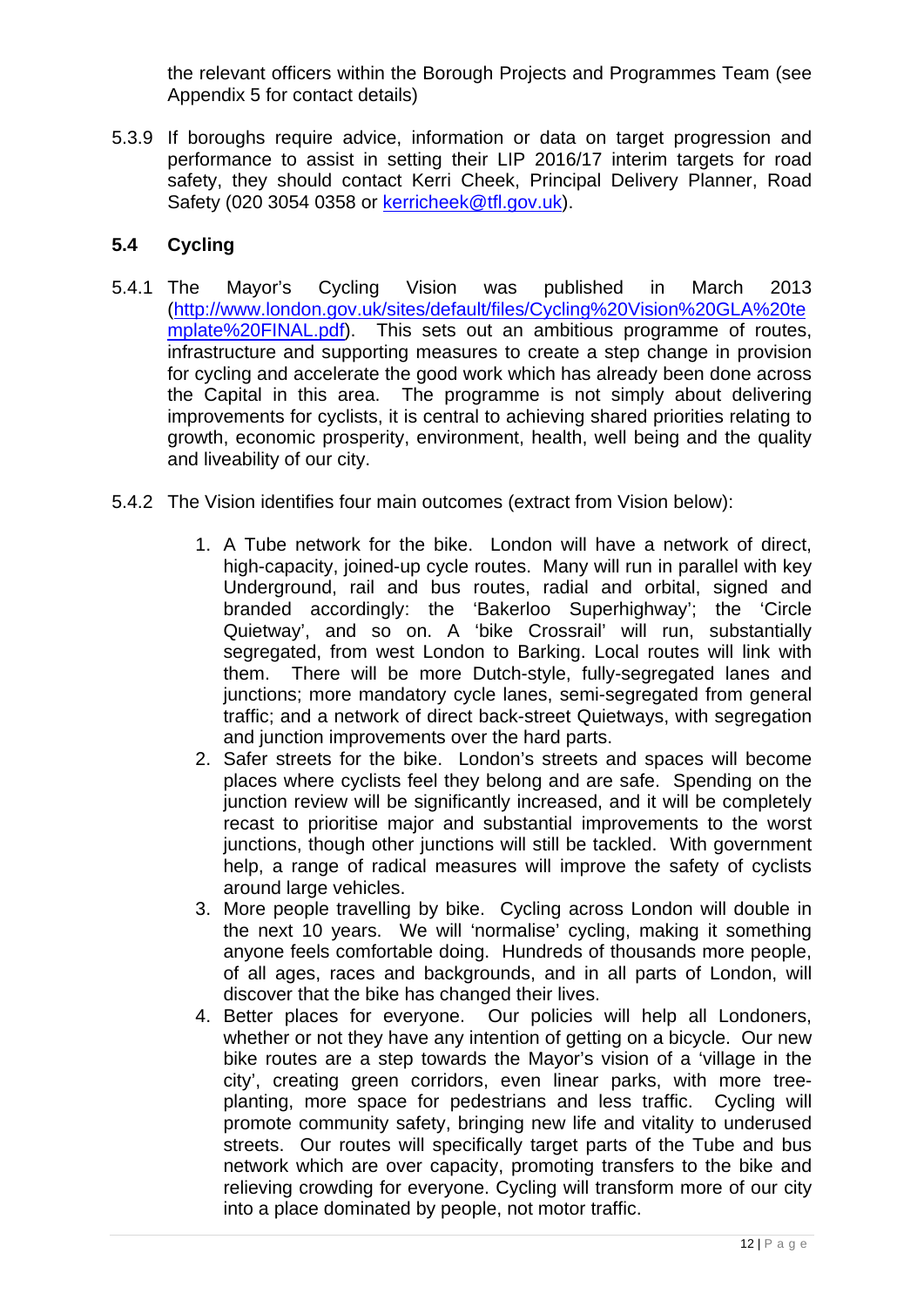- 5.4.3 The Vision recognises the critical role the boroughs play in the achievement of these outcomes. The LIP 2014/15 to 2016/17 Delivery Plan and the new interim target relating to mode share should therefore form the foundations for the borough contributions towards realisation of the Vision. Furthermore, all LIP funded highway engineering schemes should be consistent with the London Cycle Design Standards (LCDS) and any subsequent editions.
- 5.4.4 In addition to the LIPs expenditure, TfL is planning to invest a further £913m on cycling over the next decade in order to accelerate delivery of the Mayor's Vision. Part of this funding will be available to boroughs to deliver locally led cycle improvements and initiatives that complement the investment through the LIPs process.
- 5.4.5 Support will be available for projects to be delivered between 2013/14 and 2016/17. This timetable has been adopted to ensure alignment of activities / investment between LIPs funding and the corresponding cycling support so as to achieve efficiencies, uplift in delivery and clarity over how the different funding will be used. Support will be made available in line with the four main outcomes of the Vision:
	- A Tube network for the bike
	- Safer streets for the bike
	- More people travelling by bike
	- Better places for everyone.
- 5.4.6 As advised in section 4.0, in setting the new interim targets, boroughs are required to base these on a scenario which assumes no complementary cycle funding (or other TfL funding), beyond that already committed by TfL. However, as part of any submission to TfL for complementary funding, boroughs should demonstrate how LIP financial assistance has been used to support delivery of the Mayor's Vision for Cycling and the effect the additional investment will have on targets / trajectories. If successful in securing complementary support, boroughs will be expected to update their targets accordingly.
- 5.4.7 If boroughs require advice, information or data to assist in setting their LIP 2016/17 interim targets for cycling mode share, they should contact the relevant officers within the Borough Projects and Programmes Team (see Appendix 5 for contact details)
- 5.4.8 In designing and building infrastructure to support cycling or cycle parking, boroughs must consider Section 17 compliance to prevent the possibility of increased cycle theft. Boroughs are advised to seek advice from the specialist crime prevention design advisors within the police and TfL to ensure any new facilities help to reduce and prevent cycle theft.

#### **Transport safety and security**

5.5.1 Crime, antisocial behaviour and worry on the transport system can have a major effect on peoples' willingness to travel and their subsequent ability to access jobs and services that they need.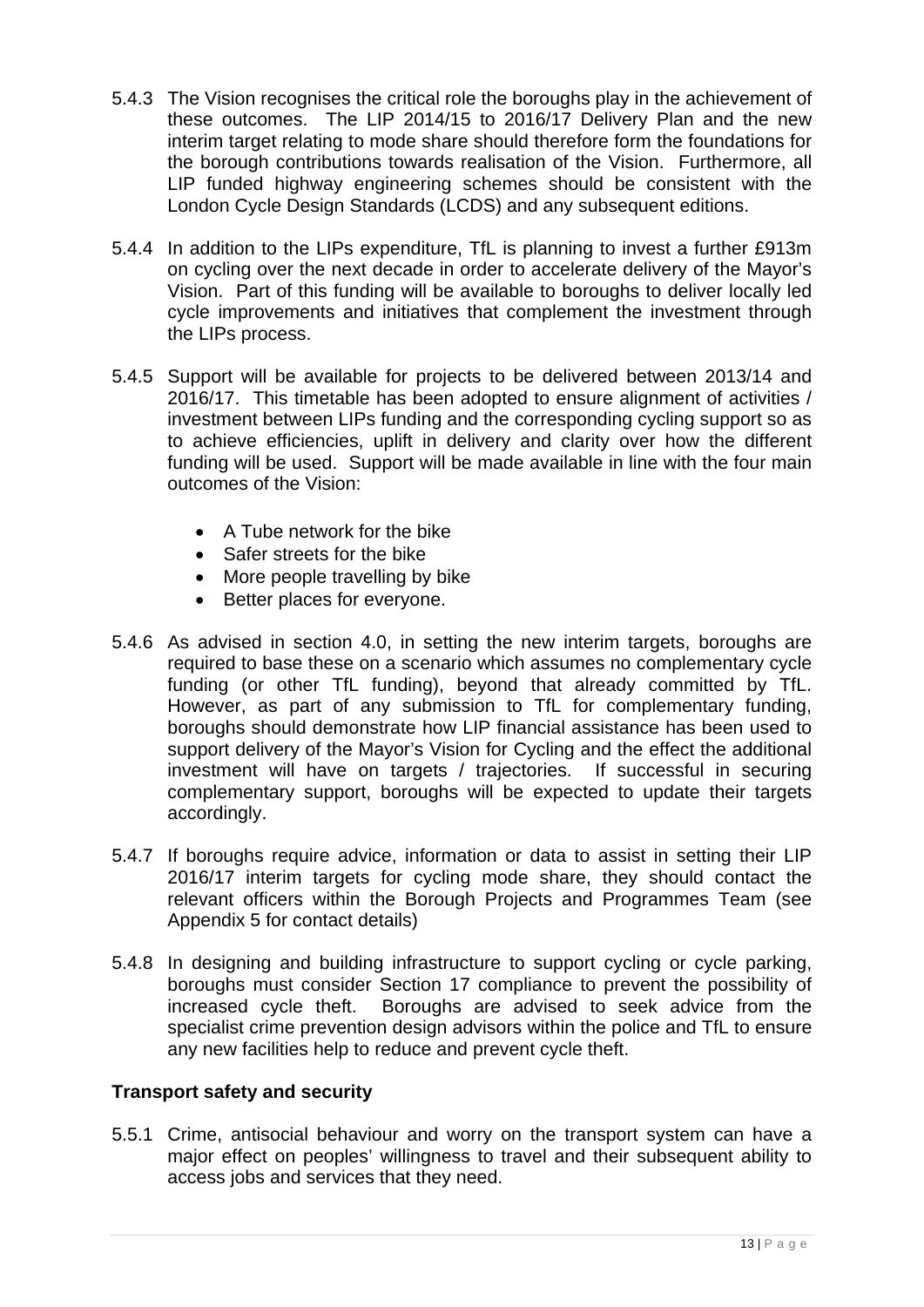- 5.5.2 Boroughs should consider how they will contribute to reducing crime, fear of crime and antisocial behaviour. Initiatives should be informed by, and integrated into, wider community safety strategies, as well as policies set out in the MTS, the MOPAC Police and Crime Plan and the Mayor's strategy for improving transport safety and security (The Right Direction). Boroughs are advised to liaise with transport operators, the police (especially crime prevention design advisors), community safety partnerships, town centre managers and community groups to consider how their policies can make a valuable contribution to reducing crime on the transport system and in general.
- 5.5.3 Boroughs, along with TfL, have a statutory duty under S.17 of the Crime & Disorder Act 1998 to consider crime prevention in all of their undertakings and do all they reasonably can to prevent crime and disorder. For this reason all LIP related projects should "embed" crime prevention within their design and management stages. Boroughs are encouraged to include an audit trail on the decision-making around crime prevention features as part of each project. Advice and support can be provided by TfL crime prevention specialists to ensure consistency with the MTS objectives and to ensure effective practice.

#### **5.6 Enforcement considerations**

- 5.6.1 Ensuring adherence to traffic, bus lane and parking restrictions, as well as the effective co-ordination of street works, freight deliveries and the delivery of safe public transport and taxi and private hire services is critical to delivering the Mayor's vision for transport in London. .
- 5.6.2 In the same way that Section 17 should form part of the decision making for the prevention of crime and anti-social behaviour, we expect that enforcement and compliance to prevent traffic offences are embedded in the planning and design of schemes and projects to help prevent problems developing such as congestion, collisions, conflict amongst road users or reduced journey time reliability. For example, boroughs must ensure that their plans for new measures, such as mandatory cycle lanes or 20mph speed limits, include appropriate means to ensure compliance by motorists.
- 5.6.3 Enforcement, alongside education to support behaviour change is essential in maximising the capacity, reliability and safety of all road based transport and users of the service. Boroughs must consider how any non-compliance will be dealt with and what resources will be used and how this will be funded.

#### **5.7 Air Quality**

5.7.1 Air quality has an impact on the health and quality of life of all Londoners. The Mayor has set out his commitment to taking action to improve air quality in order to protect public health and improve the environment. London boroughs must also meet their statutory Local Air Quality Management (LAQM) requirements and designate Air Quality Management Areas (AQMAs), with corresponding Air Quality Action Plans (AQAPs). Despite progress in recent years, air pollutant concentrations, especially for PM2.5 and NO<sub>2</sub>, remain too high and further measures are needed. The London boroughs have a critical role to play in delivering local improvements to reduce emissions and human exposure at busy locations like high streets,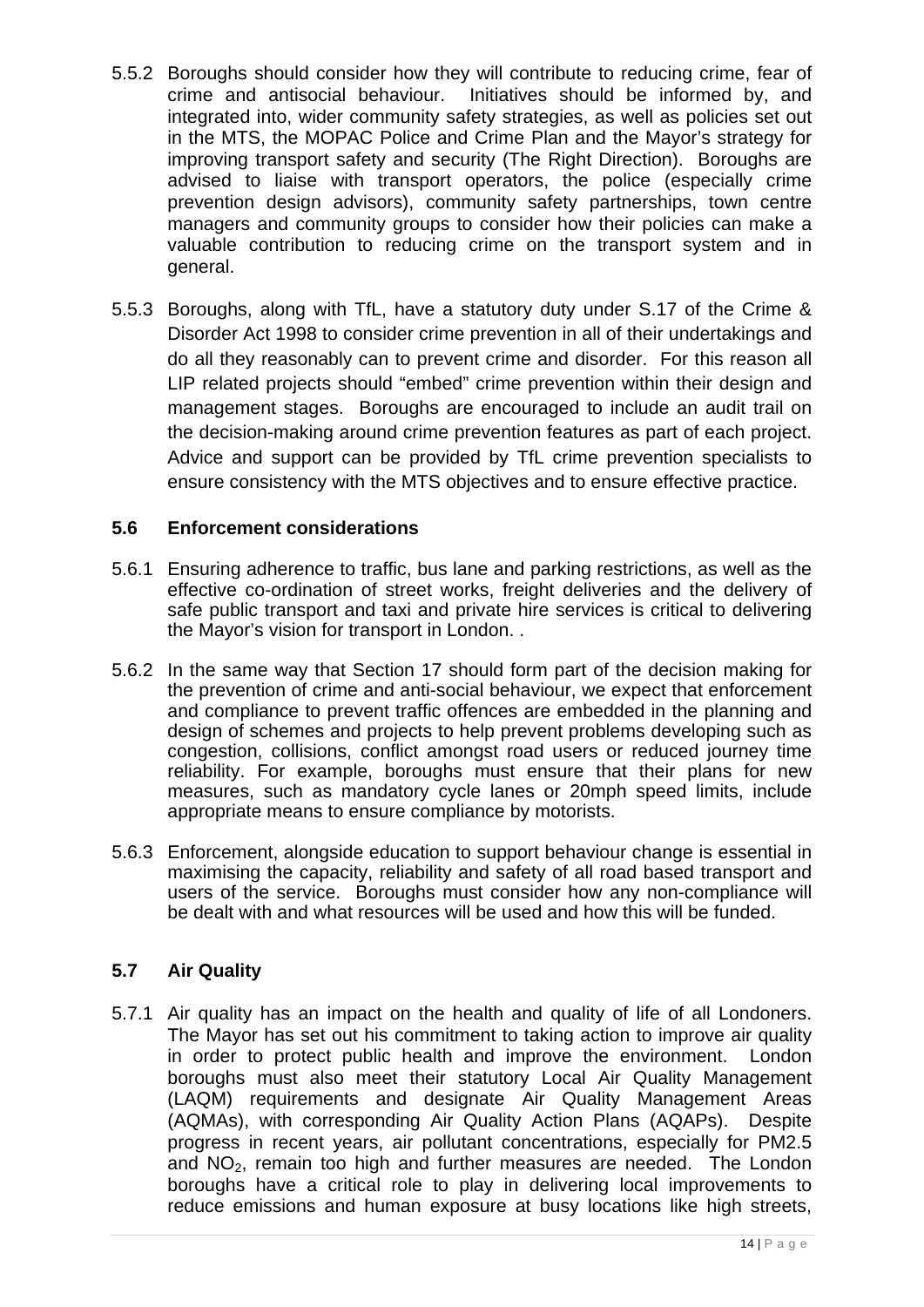schools and hospitals. A local targeted approach, which levers in resources from partner organisations and includes site specific monitoring, high level of community engagement to establish long term awareness around health benefits, together with the introduction of appropriate measures can deliver real change.

- 5.7.2 Boroughs are strongly encouraged to consider air quality issues in producing their 2014/15 to 2016/17 LIP Delivery Plans, both in terms of the prioritisation of specific locations for interventions, as well as the particular measures to be progressed. Relevant activities could include:
	- o Measures to encourage modal shift to sustainable travel modes including cycling and walking.
	- o Encouraging changes in car use behaviour through the development of car clubs, installation of electric vehicle spaces and alterations to parking restrictions.
	- o Reducing the impact of freight movements and their associated emissions through consolidation practices, retiming delivery activity, routing efficiently and promoting best practice to improve environmental performance.
	- o Reducing taxi emissions by supporting measures to reduce the amount of taxi idling or running, such as the provision of additional ranks in appropriate locations, marshalling and way finding.
- 5.7.3 Additional support is also available to boroughs to help tackle transport related air quality issues through the Mayor Air Quality Fund, the key objectives of which are:
	- To reduce air pollutant concentrations across London, particularly PM and NO2, prioritising Air Quality Focus Areas
	- To communicate the issue of poor air quality and facilitate the engagement of the wider London population with measures to improve air quality
	- To ensure boroughs have an up-to-date AQAP and support projects that deliver specified air quality targets
	- To maximise investment by complementing and enhancing existing air quality programmes
	- To provide a clear understanding of the impact of different measures through robust monitoring
	- To evaluate innovative measures through trials and investigations, share lessons learnt amongst other boroughs and more widely at a regional and national level.
- 5.7.4 The Mayor's Air Quality Fund will provide a total of £6m over three years to London boroughs that are determined to make a difference and implement innovative transport related air quality measures. TfL will look to increase resources available to around £20m if the initial spending is assessed as having a successful impact.
- 5.7.5 The level of funding awarded to each borough will accord with the quality of their submission, as well as clear identification of complementary activities within their LIP programmes and match-funding for their bids through other funding streams (such as BIDs, S106, parking revenues, EU funding, Defra funding, GLA Cleaner Air Fund 2 and other sources).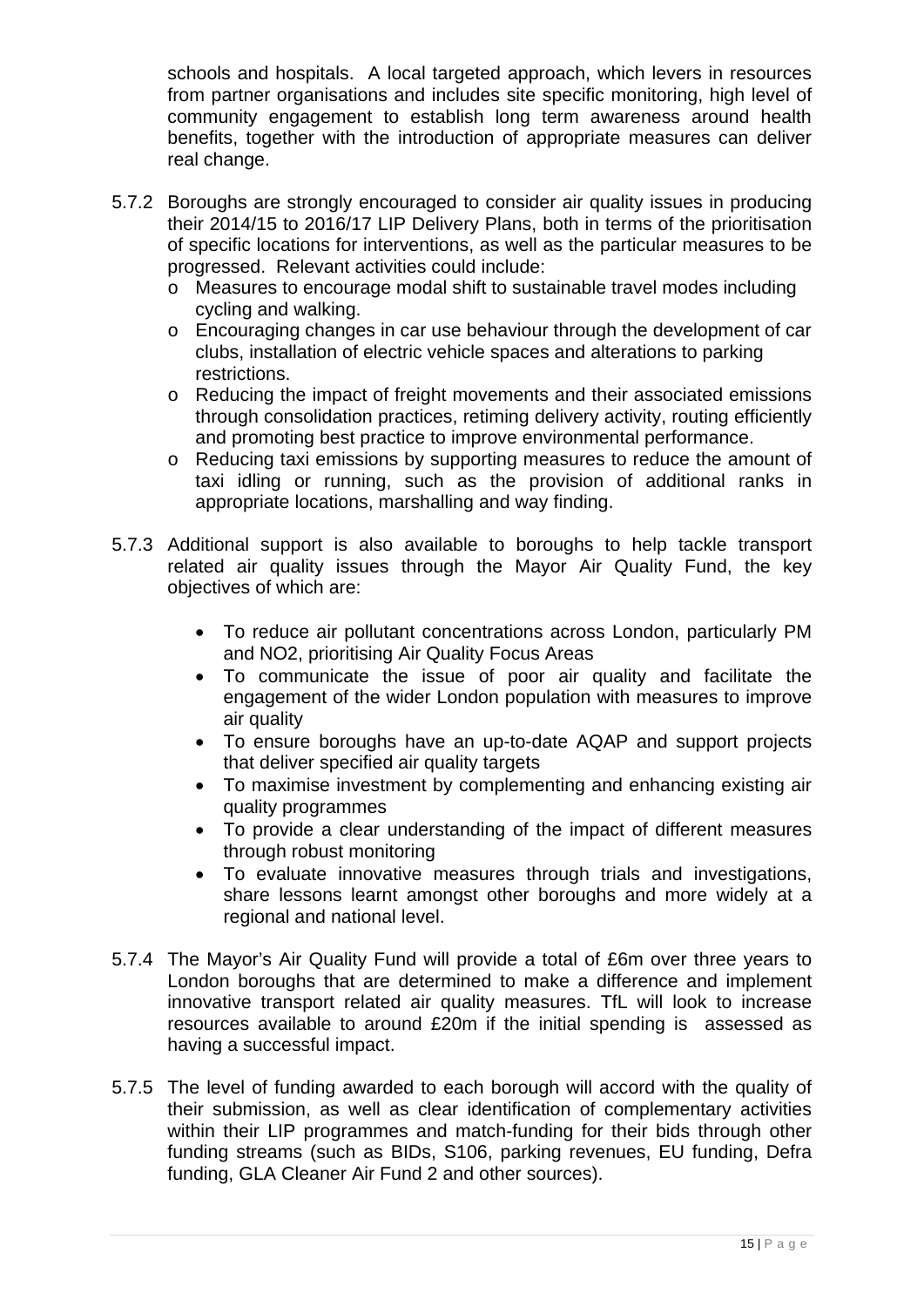#### **5.8 Health**

- 5.81 Transport has a key role to play in improving the health of Londoners and reducing existing inequalities, be it through physical activity, air quality, road traffic collisions, noise and community severance. Since April 2013, each local authority in London is now responsible for public health and will be measured and expected to deliver against 68 health outcomes indicators, including 40 indicators that can be improved through transport measures and changes to the street environment. In developing their LIP programmes, boroughs are advised to work with their Health and Wellbeing Board to consider the health impacts of the transport system and on an ongoing basis feed into their Joint Strategic Needs Assessment, setting out the health needs of the population.
- 5.82 TfL has produced 'Transport Planning for Healthier Lifestyles: A Best Practice Guide' which includes links to useful resources and examples to refer to (www.tfl.gov.uk/businessandpartners/21189.aspx).

#### **5.9 Bus Stop Accessibility**

- 5.9.1 The entire bus fleet operating in London was made accessible by the end of 2005. This reflects the requirements set out in in the Equality Act 2010, which gives disabled people a right of access to goods, facilities, services and premises and makes it unlawful for service providers to treat disabled people less favourably than other people for a reason related to their disability.
- 5.9.2 Of the 16,800 bus stops on borough roads, 5,300 require physical works to make them accessible.
- 5.9.3 Each year through the LIP programmes (Principal Road Maintenance, Major Schemes and Corridors, Neighbourhoods and Supporting Measures) approximately 430 bus stops are made accessible. TfL is keen to see this level of investment maintained, as this in itself would increase the number of accessible stops from the current 70% to 80% by the end of 2016/17. However, given the importance of improving accessibility for all, the Mayor, within the publication 'Your Accessible Transport Network' (Dec 2012), has set a target for 95% of all bus stops to be accessible by the end of 2016. TfL has therefore identified additional financial assistance through it's new Business Plan to support bus stop accessibility works between 2013/14 to 2016/17, which it is forecast, alongside LIP related improvements, will enable achievement of the 95% target.
- 5.9.4 However, achievement of the 95% target is only possible if boroughs continue to prioritise bus stop accessibility works within their LIP investment programmes. Boroughs are therefore encouraged to include such works, either as discreet activities or within wider corridor or neighbourhood schemes in their LIP Programme of Investment.
- 5.95 TfL's Borough Projects and Programmes team will contact each borough directly to discuss the potential for complementary bus stop accessibility funding, as well as providing specific information on the stops that require treatment and the necessary works.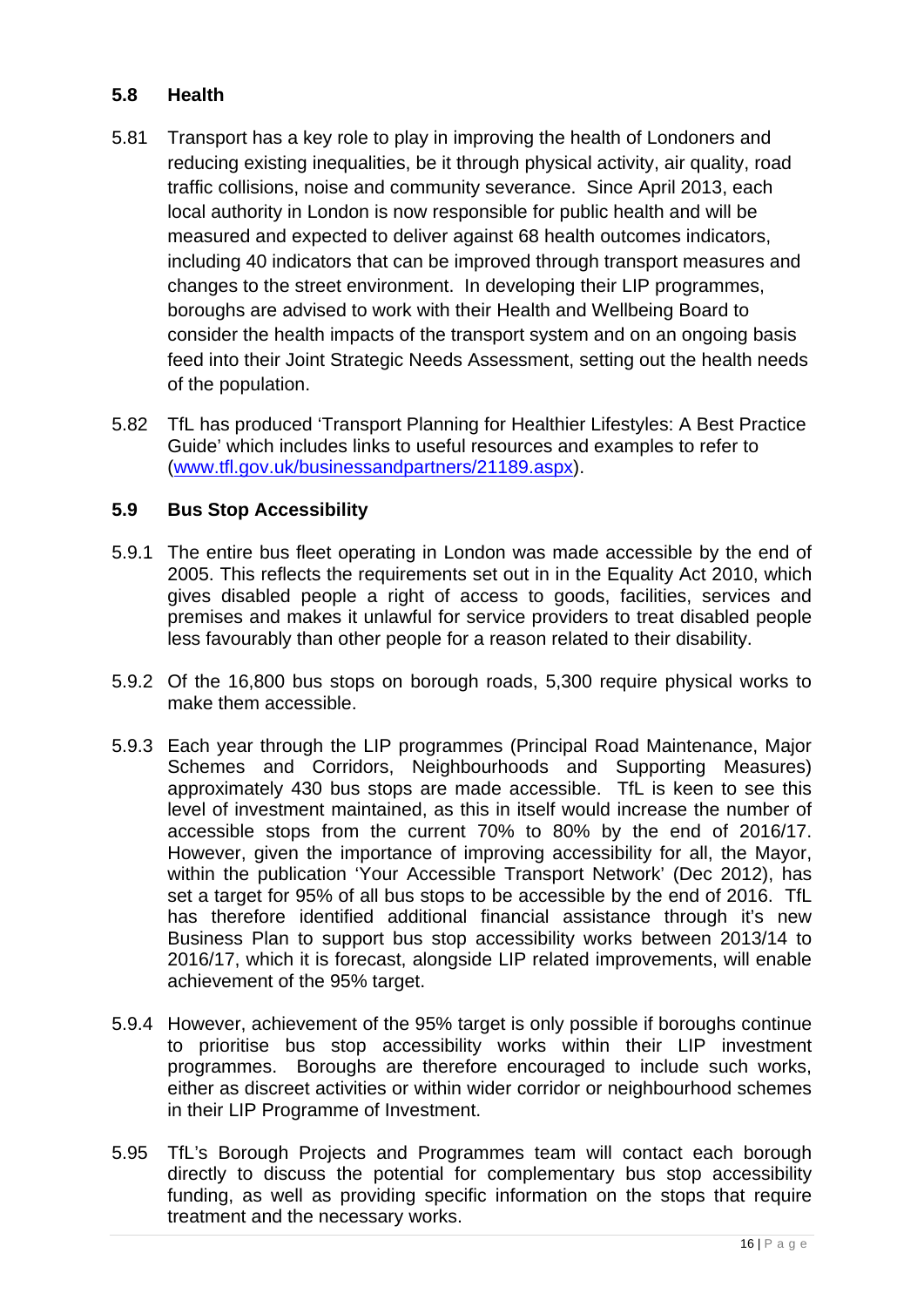#### **5.10 Crossrail Complementary Measures**

- 5.10.1 Crossrail services are due to commence during 2018/19. The new service will bring significant benefits to London, however, in order to gain the most from the investment, the local areas around stations need to be integrated with the new transport infrastructure. This will ensure the new stations are easily accessible and attractive to potential passengers, as well as contributing to the achievement of broader economic, social, and environmental objectives.
- 5.10.2 The principle of joint support for urban realm/transport interchange schemes outside Crossrail stations was agreed in 2010 by all stakeholders (Crossrail, TfL, Network Rail, DfT and all authorities on the Crossrail route), as part of a Memorandum of Understanding, which was subsequently endorsed by the Mayor and Minister.
- 5.10.3 It was acknowledged that funding for these projects would need to be found from three sources, TfL, Crossrail and other third parties (including borough contributions), with the master planning process used to inform the improvements to be taken forward.
- 5.10.4 As part of the TfL new Business Plan up to £30m has been identified to be spent over four financial years (2015/16 -2018/19) for improvements around Crossrail stations within the Greater London area. The timing of the funding will ensure all works are completed concurrently with the main project to ensure a seamless opening and to allow for potential contractual efficiencies.
- 5.10.5 A joint Working Group (the 'Crossrail Complementary Measures Working Group'), comprising of Borough nominees, and TfL and Crossrail representatives, has been established to agree the process for allocated the TfL funding, which will be targeted at the thirteen Crossrail London boroughs. The allocation process will be finalised by the end of 2013, in line with the timetable for the completion of the masterplans. Information on the Working Group will shortly be added to the Borough Extranet.
- 5.10.6 The total cost estimated to date through the masterplanning process for the works at all stations is £79m, of which Crossrail has committed £28m and TfL will contribute a maximum of £30m. The balance of funding will therefore need to come from other sources, including developer and borough contributions. Relevant boroughs may also wish to consider prioritising these works within the LIP Delivery Plans, to ensure sufficient resources are available to implement the agreed improvements.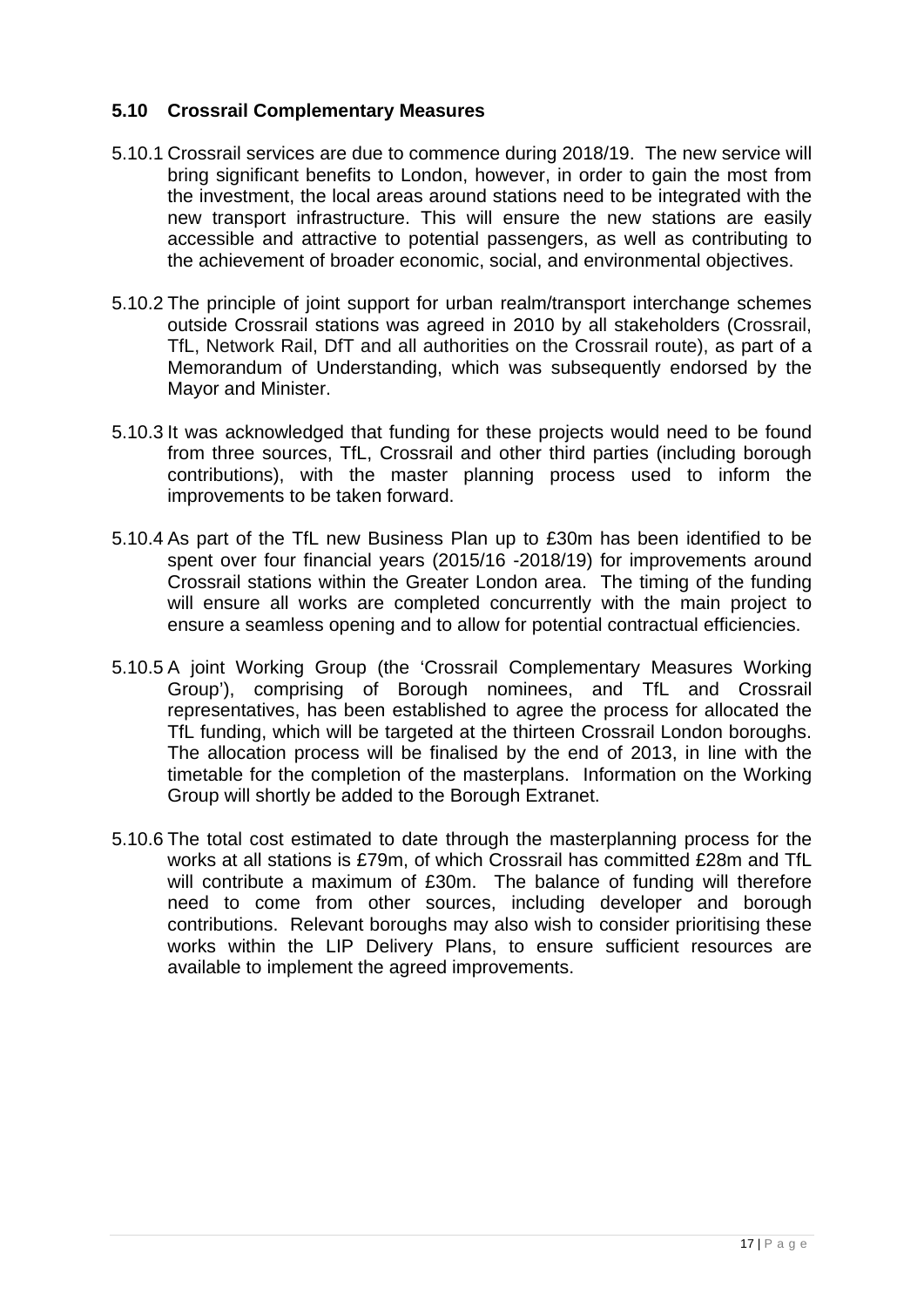#### **6.0 LIP Funding**

- 6.0.1 Core funding for the implementation of LIPs during 2014/15 to 2016/17 will continue to be provided by TfL. This is for the specific purpose of investing in transport related programmes and, in accordance with Section 159 of the GLA Act, cannot be spent on other activities.
- 6.0.2 In addition TfL's new Business Plan identifies significant increases in complementary funding to support key Mayoral priorities, such as cycling, bus stop accessibility and air quality. In order for boroughs to access this complementary funding, it is essential that authorities prioritise these activities within their LIP Delivery Plans. This will ensure the maximum value is being achieved from TfL's support to the London boroughs in delivering these Mayoral objectives. Boroughs should also seek to maximise the level of funding available from other sources, for example their own funding, contributions from the private sector or other government grants. LIP funding from TfL will be allocated to boroughs for:
	- Principal Road Maintenance
	- Bridge Strengthening
	- Major Schemes
	- Traffic Signal Modernisation
	- Corridors, Neighbourhoods and Supporting Measures (including an allocation for Local Transport Funding, Borough Training / Apprenticeships and support for Partnerships)
- 6.0.3 The indicative three year allocations to support boroughs Delivery Plans (2014/15 to 2016/17) are set out in the table below. It should be noted that figures are correct as of publication, but are subject to the Government settlement to TfL for the period of 2015/16 and beyond.

| <b>Funding</b><br>Programme                                    | 2014/15              | 2015/16 | 2016/17 |
|----------------------------------------------------------------|----------------------|---------|---------|
| <b>Principal Road</b><br>Maintenance <sup>1</sup>              | £23m                 | £22m    | £22m    |
| <b>Bridge</b><br>Strengthening                                 | £8.3m                | £8.6m   | £8.9m   |
| <b>Major Schemes</b>                                           | £28m                 | £28m    | £28m    |
| <b>Traffic Signal</b><br>Modernisation                         | £12.7m               | £13.8m  | £10.3m  |
| Corridors,<br>Neighbourhoods<br>and Supporting<br>Measures $2$ | £76.8m               | £75.4m  | £78.6m  |
| <b>TOTAL</b>                                                   | £148.8m <sup>1</sup> | £147.8m | £147.8m |

 1 Note: 2014/15 allocation includes £1.0m from the £10.8m that DfT allocated to London as part of the 2012 Autumn Statement, in which £333m additional funding was announced for highways maintenance across the country .

 $22$  Note: Funding will also be top sliced from this programme budget to provide support for local transport initiatives, borough officer training and partnerships.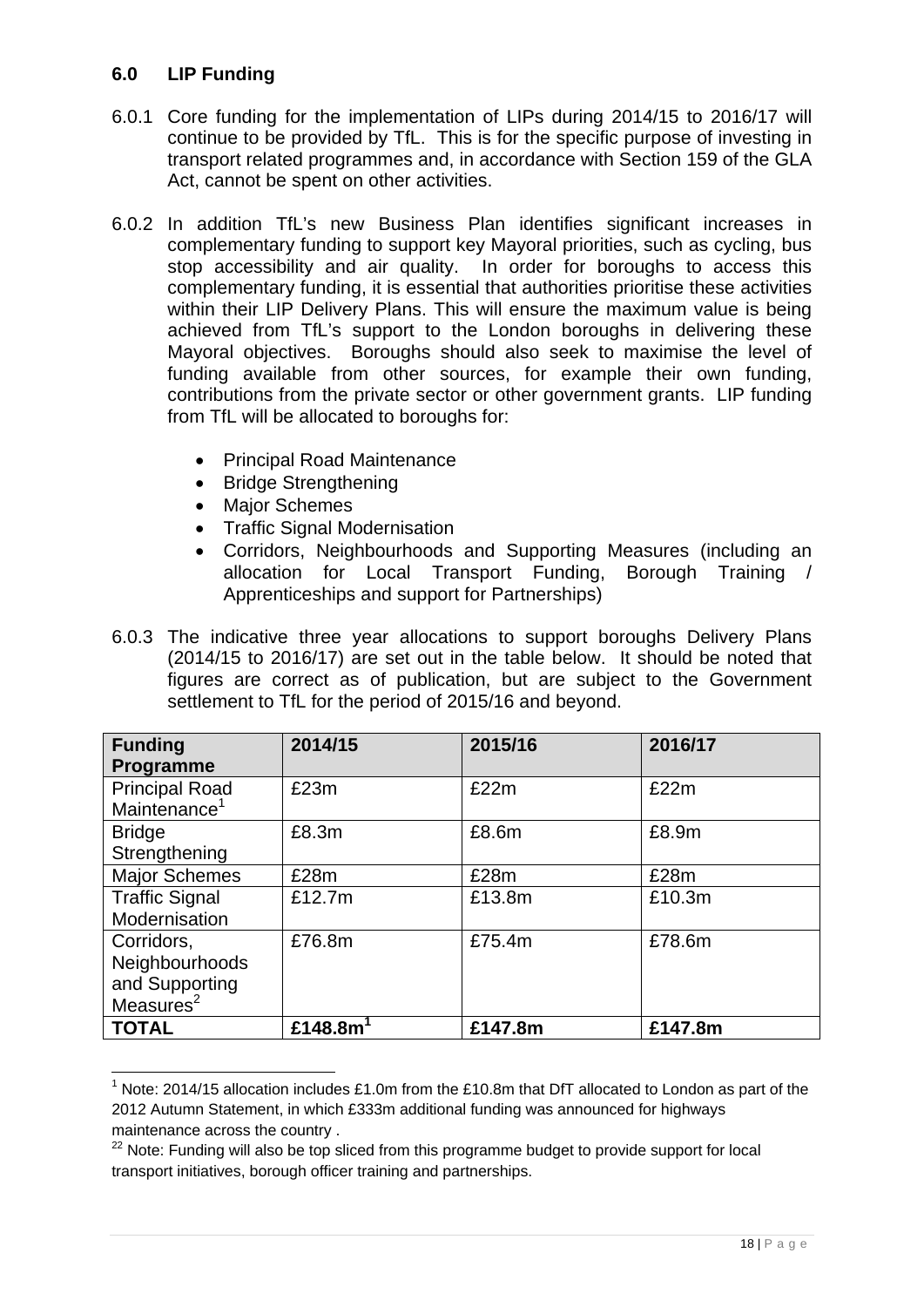- 6.0.4 The LIP financial assistance will continue to be managed through the Borough Portal. This is a web based tool developed by TfL to manage allocation of funds, reporting, forecasting and subsequently claiming of funding. It is essential that the information on the Portal is kept up to date to enable TfL to accurately forecast spend and ensure correct records are maintained on planned, current and historic expenditure. TfL will continue to pay boroughs for LIP projects in arrears, as soon as they provide information to show that the work has been completed.
- 6.0.5 The LIP financial assistance provided by TfL is under Section 159 of the GLA Act 1999. The funding is provided to support local transport improvements that accord with the Mayor's Transport Strategy Goals and Outcomes. Use of the funding for purposes other than those for which it is provided may result in TfL requiring repayment of any funding already provided and/or withholding provision of further funding. TfL also retains the right to carry out random or specific audits in respect of the financial assistance provided. Sections 4.18 to 4.20 of the Second LIPs Guidance set out the relevant matters to which TfL will have regard in exercising its duties under Section 159.

#### **6.1 Principal Road Maintenance and Bridge Strengthening**

- 6.1.1 Within their Delivery Plans boroughs are required to identify proposals for principal road maintenance, including details of the priorities and criteria that will be used to identify proposed areas of spend.
- 6.1.2 For 2014/15, applications in relation to Principal Road Maintenance and Bridge Assessment & Strengthening should be made directly onto the Borough Portal. The indicative funding available for each borough under Principal Road Maintenance (PRM) is based on an assessment of need taken from the most recent condition surveys. These figures are provided in Appendix 3. It is recommended that boroughs submit proposals for approximately 25% above their indicative funding to enable reserve schemes to be readily brought forward if required. *Note: £1.0m of the Principal Road Maintenance funding for 2014/15 has been reserved for boroughs principal road condition surveys and some provision has also been made for emergency/urgent works across the 33 London boroughs.*
- 6.1.3 Boroughs receiving supplementary funding in 2014/15, as part of the £10.836m DfT allocation to London for additional highway maintenance, are required to provide a short statement to TfL at the end of the 2014/15 FY setting out how and where (location) this additional funding was used. These details will be published on the TfL website.
- 6.1.4 In order to improve bus stop accessibility, boroughs are requested to ensure that where resurfacing and/or reconstruction is programmed, a kerb height of at least 100mm is maintained within the vicinity of the bus stop flag (note: TfL is able to supply details of those bus stops where maintenance works on the Principal Road Network are co-located). More detailed advice on accessible bus stops can be found at http://www.tfl.gov.uk/assets/downloads/businessandpartners/accessibile\_bus stop\_design\_guidance.pdf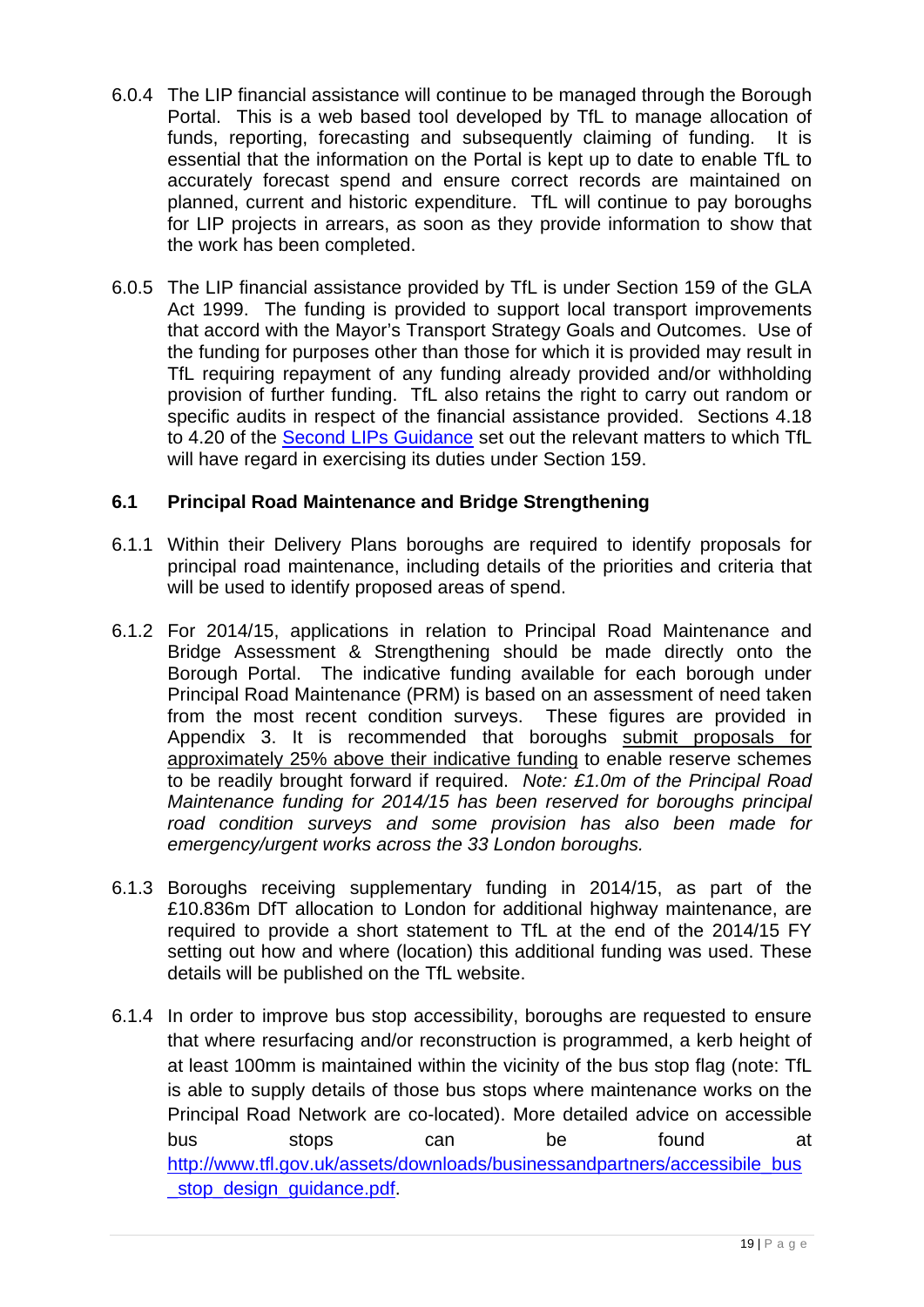6.1.5 In respect of Bridge Assessment & Strengthening applications, full supporting information must also be submitted to the London Bridge Engineering Group (LoBEG) 'BridgeStation' website http://www.bridgestation.co.uk. Submissions will then be prioritised and funding awarded according to pan London requirements and available resources. The submission to the LoBEG website must include the completion/update of the borough structure registers, boroughs must also ensure that BridgeStation contains full inventory details of all bridges strengthened to date and those still to be considered for strengthening. It should be noted that no application will be considered either by LoBEG or Transport for London unless this information has been provided in full.

#### **6.2 Major Schemes**

- 6.2.1 The focus of the Major Schemes programme is on delivering a small number of high value schemes that make a transformational improvement and support the objectives of economic growth and quality of life. Major schemes should also contribute to wider policy objectives, in particular supporting a growth in cycling and delivering a reduction in casualties for all road users. Boroughs can apply for a proportion of the required funding from the Major Schemes programme for schemes costing more than £1m. For schemes with a total project cost above £2m, a business case must also be submitted and a design review carried out.
- 6.2.2 Boroughs planning to bid for Major Schemes funding are required to include the following within their 2014/15 – 2016/17 Delivery Plan:
	- Outline details of Major Schemes being considered
	- The relative priority attached to those schemes
	- How they will be funded
	- When a Major Scheme application is expected to be made
	- How the proposed Major Schemes would contribute to LIP objectives and targets, including the impact on relevant targets and trajectories.
- 6.2.3 Funding for Major Schemes is awarded through a competitive bidding process which follows a three-step progression described in detail in the Guidance for Submission of Major Schemes (available on the Borough Extranet http://boroughs.tfl.gov.uk/737.aspx#. Step One (scheme justification) applications for Major Schemes funding should provide sufficient detail so as to give a complete overview of the project. It should explain the reasons for the project, identify the objectives, key components, estimated costs and delivery programme. The written information must be supported with sufficient photographic and/or drawn information such as layout plans, images and visualisations to give a good "at a glance" description of the proposals.
- 6.2.4 Any new Step One application in 2014/15 should be submitted separately to TfL by close of play on Friday 6 September 2013. To avoid difficulties with large file sizes, the Step One Proforma and supporting information should be uploaded onto the LIP Funding Document Management system, which is available via the Borough Portal. A covering e-mail should also be sent to boroughprojectsandprogrammes@tfl.gov.uk, marked for the attention of David Rowe, Head of Borough Projects & Programmes, confirming that the Major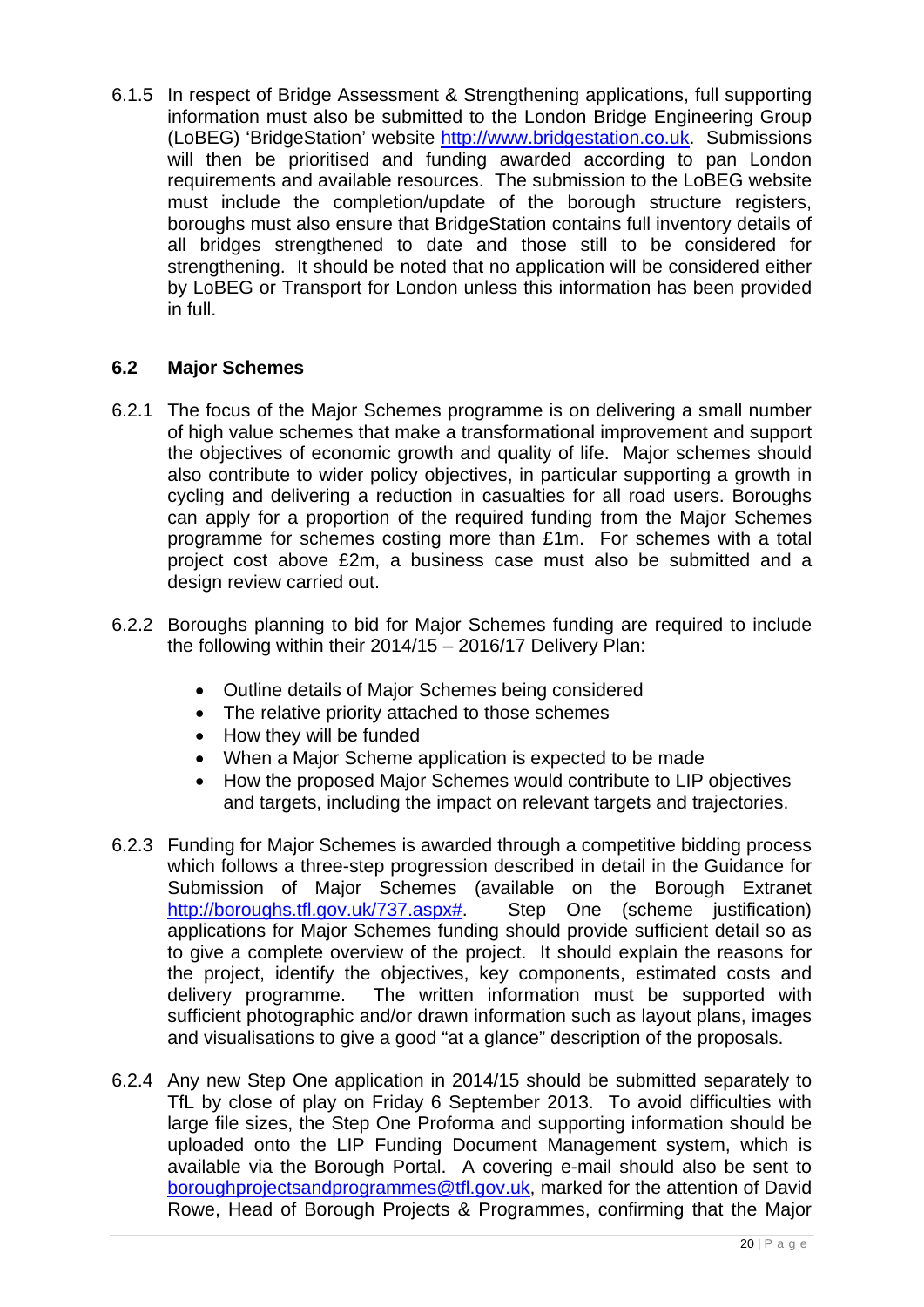Scheme application has been uploaded. The Borough Projects & Programmes Team is available to support the preparation of Step One applications; contact details are set out at Appendix 4.

#### **6.3 Traffic Signals**

- 6.3.1 Careful consideration should be given to the appropriateness of new traffic signals and such facilities should only be proposed where there is no feasible and/or cost effective alternative (please refer to Sections 4.8 and 4.9 of the Second LIPs Guidance). Boroughs are also encouraged to consider removing any existing signals that are no longer considered necessary, or are no longer serving the purpose for which they were originally introduced.
- 6.3.2 Where a scheme does involve traffic signal works, TfL can now invoice boroughs for the full costs associated with confirmed schemes, even where the required works may continue beyond the end of the financial year. This should enable more effective resource planning and avoid the likelihood of subsequent payments being required after the year end. TfL will provide quotations for signals works and any changes to a quotation (i.e. the level of funding required) will be agreed with the borough through a change control process if the scope/scale of works is materially altered.

#### **6.4 Top slice funding**

- 6.4.1 Funding is top-sliced from the Corridors, Neighbourhoods and Supporting Measures programme budget for the following:
	- Local Transport Funding
	- Borough Officer Training and Apprenticeships
	- Partnership Support
- 6.4.2 In respect of the latter, TfL provides LIP funding to five sub-regional partnerships (Central, East, North, South and West) and one pan-London partnership (the London European Partnership for Transport) to support member authorities in undertaking transport planning, co-ordination, sharing best practice and securing funding and third party support. These arrangements were agreed with the London boroughs and London Councils TEC in March 2010.
- 6.4.3 At the time of establishing these arrangements, TfL proposed the partnerships be reviewed in the third year before funding was committed for 2014/15 to ensure the arrangements were still fit for purpose. These reviews will take place with member authorities for LEPT, Central, North, South and West in summer 2013. The review of the East sub-region was undertaken early, in the spring 2013, due to a potential change of lead authority. Once these reviews are complete the funding for the partnerships will either be confirmed to the relevant lead borough, or if it is decided by the member authorities that the partnership is no longer required, the funding will be re-distributed amongst all boroughs through a re-allocation to the Corridors, Neighbourhoods and Supporting Measures programme.
- 6.4.4 The breakdown of the reserved top-sliced funding for Partnerships and the commitments under Local Transport Funding and Borough Officer Training/Apprenticeships are provided in Appendix 1.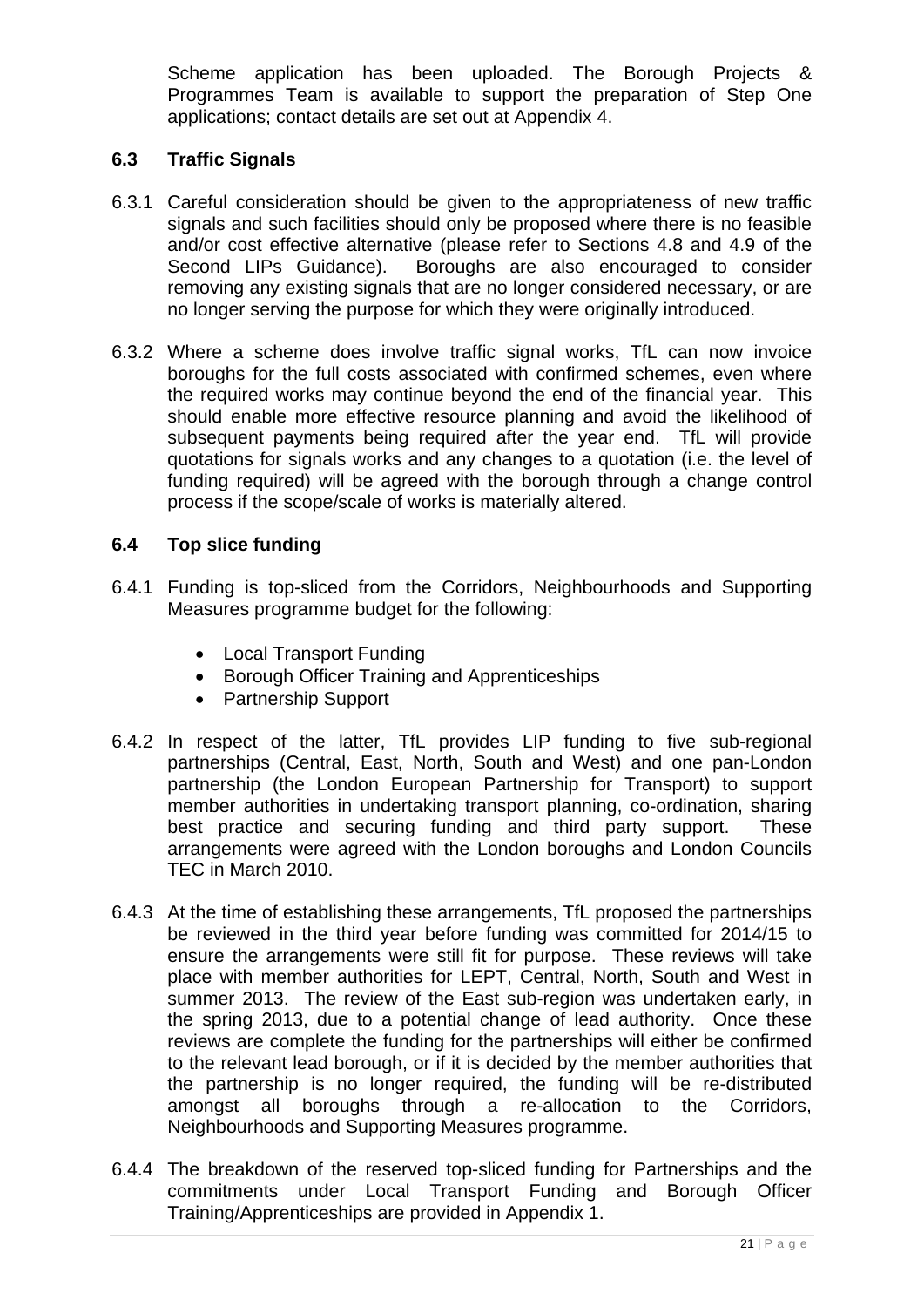#### **6.5 Corridors, Neighbourhoods and Supporting Measures**

- 6.5.1 Indicative allocations to boroughs are determined using a needs-based formula, focused on achievement of objectives and outcomes. The formula assesses need on the basis of the set of metrics relating to four transport themes:
	- $\bullet$  Public transport bus reliability, bus patronage;
	- Road safety monetary value of all casualties (killed, serious and slight) on all roads in the borough;
	- Congestion and environment vehicle delay, C02 emissions from transport; and
	- Accessibility residential population weighted by index of deprivation.

The indicators included in the formula are intended to reflect both:

- The scale of the borough and its transport demand / network (number of bus users, residential population, etc) to ensure that larger boroughs with more users get extra funding; and
- Policy outcomes or severity of transport problems (casualties, bus punctuality, etc) to ensure funding is directed to boroughs where it is needed most and can make the biggest difference.
- 6.5.2 The metrics within the formula remain unchanged from that agreed with London Councils and LoTAG in 2010. However, the data has been updated to ensure it reflects the most recent available information – for example, residential populations have been updated to reflect the 2011 Census data. This update has resulted in certain changes to the proportion of the programme budget allocated to individual boroughs – for example if the population of one borough has grown at a more significant rate than for other authorities, then the relevant borough is likely to receive a greater proportion of the overall budget. A table showing the relative difference in the percentage of the Corridors, Neighbourhoods and Supporting Measures budget allocated to individual boroughs, together with details of the data sources can be found are listed in Appendix 2.
- 6.5.3 The individual allocations to each borough under the Corridors, Neighbourhoods and Supporting Measures programme for 2014/15 are shown in Appendix 3.
- 6.5.4 Details of the proposed projects within the Corridors, Neighbourhoods and Supporting Measures programme for the period of 2014/15 to 2016/17 should be included within Proforma A. This is the same proforma that is used to provide information on the 2014/15 Annual Spending Submission, although additional information is required in respect of the 2014/15 projects relating to impact of interventions on Crossrail, traffic signal requirements and other matters.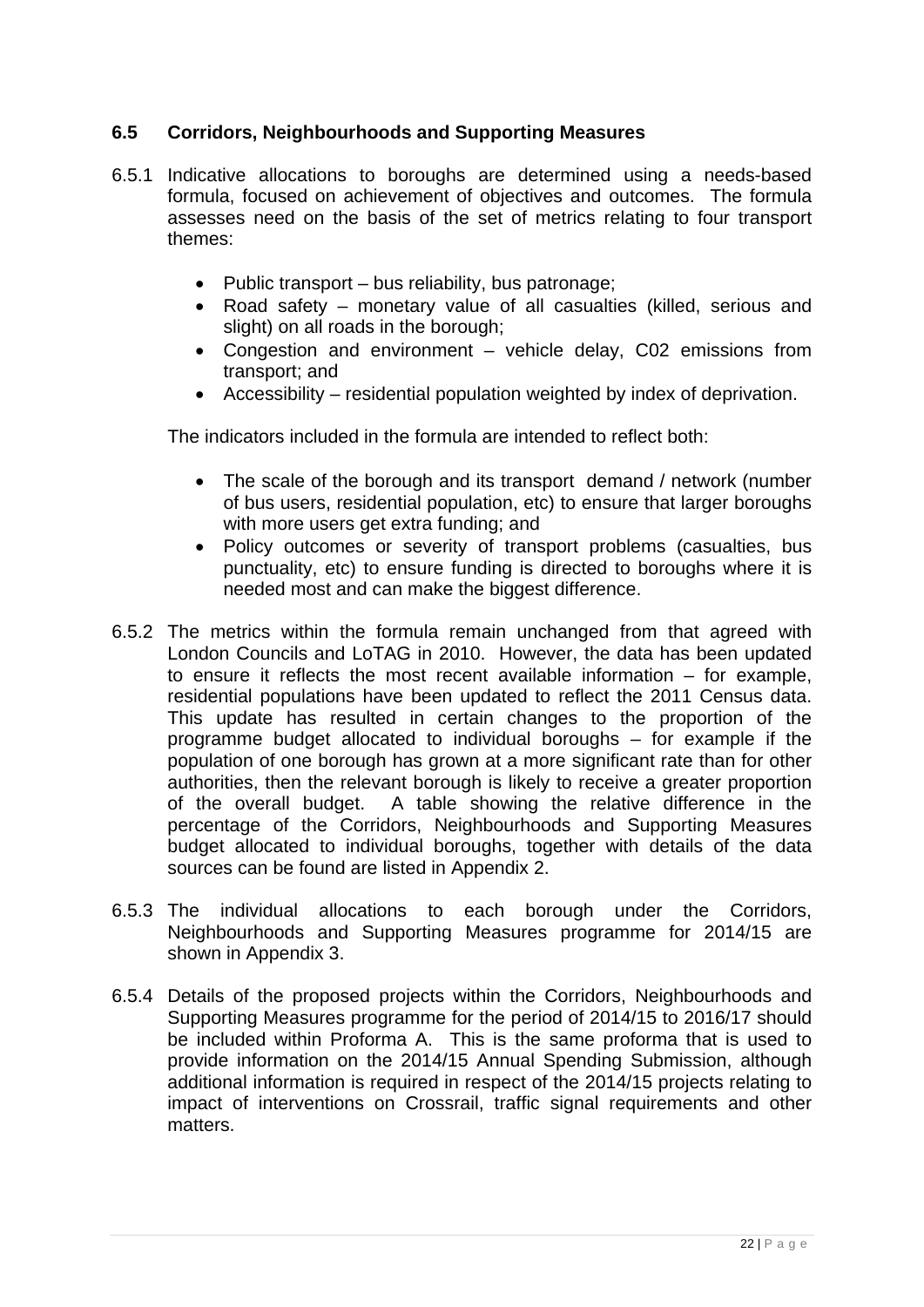#### **6.6 London Highways Alliance Contracts**

- 6.6.1 The London Highway Alliance Framework Contracts (LoHAC) commenced on 1<sup>st</sup> April 2013. Analysis of LoHAC rates compared with TfL and borough rates indicates that savings between 5% and 30% can be made. The contracts cover a full range of highway services including road maintenance and improvement schemes, feasibility, design and construction across all London's roads.
- 6.6.2 Benefits and savings from these contracts are to be utilised for LIP investment. Where alternative supply chain arrangements are selected TfL will limit the LIP contribution up to the level of the LoHAC scheme cost (or the cost under the authorities chosen route where this is a lower amount). Further information on the LoHAC requirements are set out in Appendix 4.

#### **6.7 LIP Schemes on Borough Principal Roads and the Strategic Road Network (SRN)**

6.7.1 As part of the ongoing drive to reduce the impact of roadworks in the Capital, it will be necessary for TfL to review the proposed construction plans for all LIP funded schemes on Borough Principal Roads and the Strategic Road Network (SRN). Accordingly, you are requested to submit the construction plans for any such schemes in 2014/15 for review by TfL via the TMA Notification Process. Further details on the TMA process can be found on the LondonWorks website www.londonworks.gov.uk. Please note this does not replace the full TMA approvals process which applies to any scheme on the SRN or Transport for London Road Network.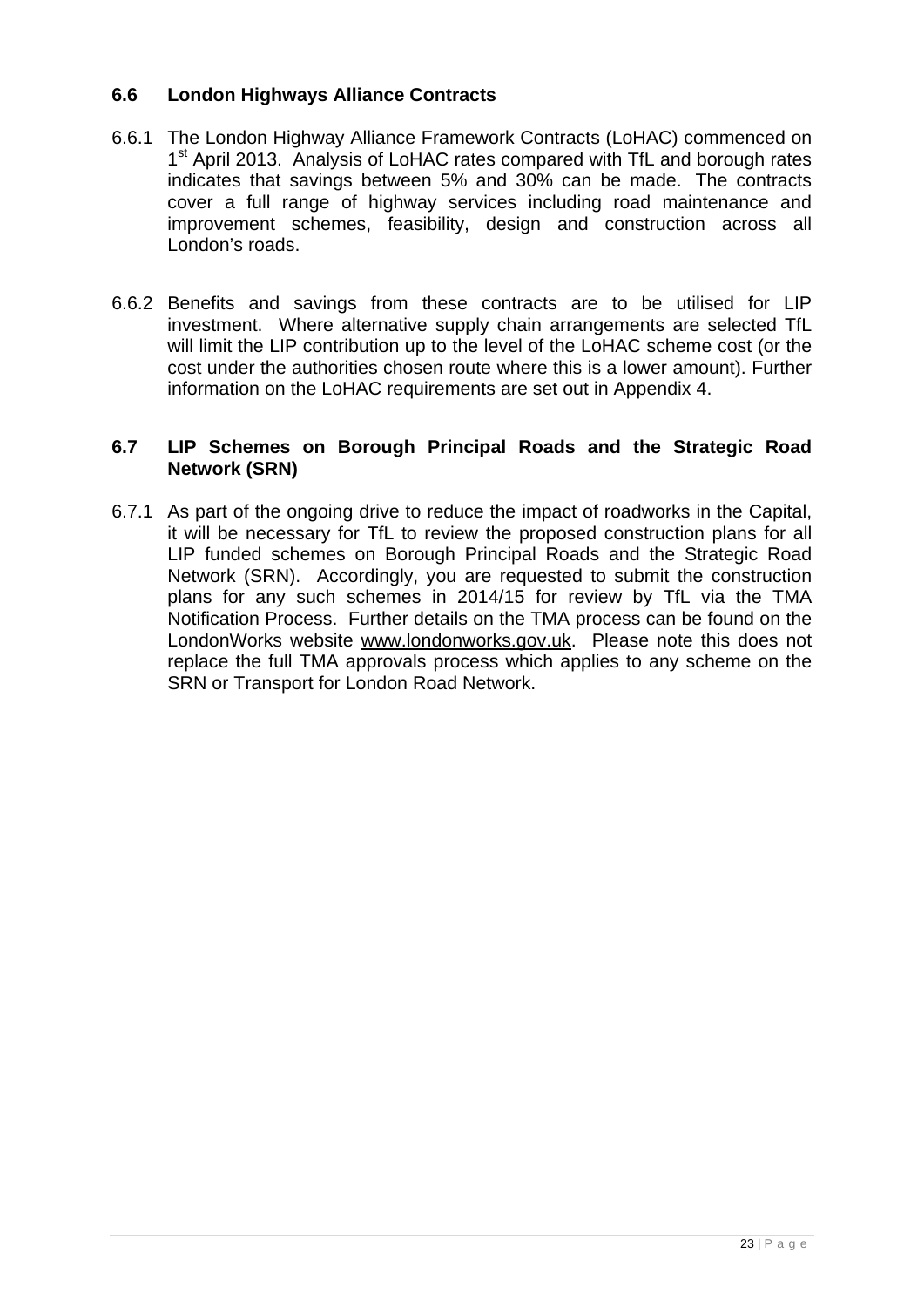#### **7.0 Annual Spending Submission Proforma A**

- 7.0.1 Boroughs should use the enclosed spreadsheet, which is based on 'Proforma A' within the LIPs Guidance, to provide details of proposals under Corridor, Neighbourhood & Supporting Measures and Major Schemes within the 2014/15 Annual Spending Submission and the two following years of the Programme of Investment. For new schemes in 2014/15, this information will then be uploaded by TfL onto the Borough Portal. *Note: as indicated in sections 6.11 – 6.14, applications in relation to Principal Road Maintenance and Bridge Assessment & Strengthening should be made directly onto the Borough Portal.*
- 7.0.2 A short 'Reference Guide' is provided in the first tab of the spreadsheet to provide advice on the information required within the different cells. Other points to note are as follows:
	- Funding sources: details should be provided of where the required project funding will come from, including sources other than LIP financial assistance, e.g. council capital and revenue funding, developer funding or government grants (such as the air quality grants from Defra).
	- Expected main MTS outcomes: these are detailed in Table 2.1 of the Second LIPs Guidance and repeated within the spreadsheet for ease of reference. Boroughs are asked to identify those outcomes which are most relevant to the proposals (selecting a maximum of ten), recognising the priorities and requirements identified in sections 5.3 to 5.8 of this Guidance.
	- Road Task Force street types: boroughs are asked to identify the current characteristics of the road where the proposed interventions are planned using the street types shown in the drop down menu.
	- For activities within the 2014/15 programme the following information should also be provided:
		- o **Impacts on TfL Services or Infrastructure:** it is important to note that there are considerable pressures on TfL budgets and it is therefore essential that effective consultation, engagement and communication takes place for any proposal that has an impact on TfL services or infrastructure. This includes proposals that have an impact on bus routes, stops and terminal points/stands. For such schemes it will be necessary for early discussions to take place between the borough and TfL to determine the acceptability of the proposals.
		- o **Road humps:** boroughs are strongly encouraged to avoid the use of road humps. In a press release issued by the Mayor on 28 November 2008 he advised that "*Road humps are often simply a lazy way of delivering slower speeds, and also do little to encourage people to walk, cycle and spend time using their streets. I want to encourage councils to be bold and to think much more creatively about ways of achieving slower speeds, and creating better streets."*  Accordingly, all other options should be exhausted before consideration is given by boroughs to the potential use of vertical deflections such as road humps and speed cushions. Where such measures are considered by a borough to be the only option, TfL may require further discussions to determine the acceptability of the proposals.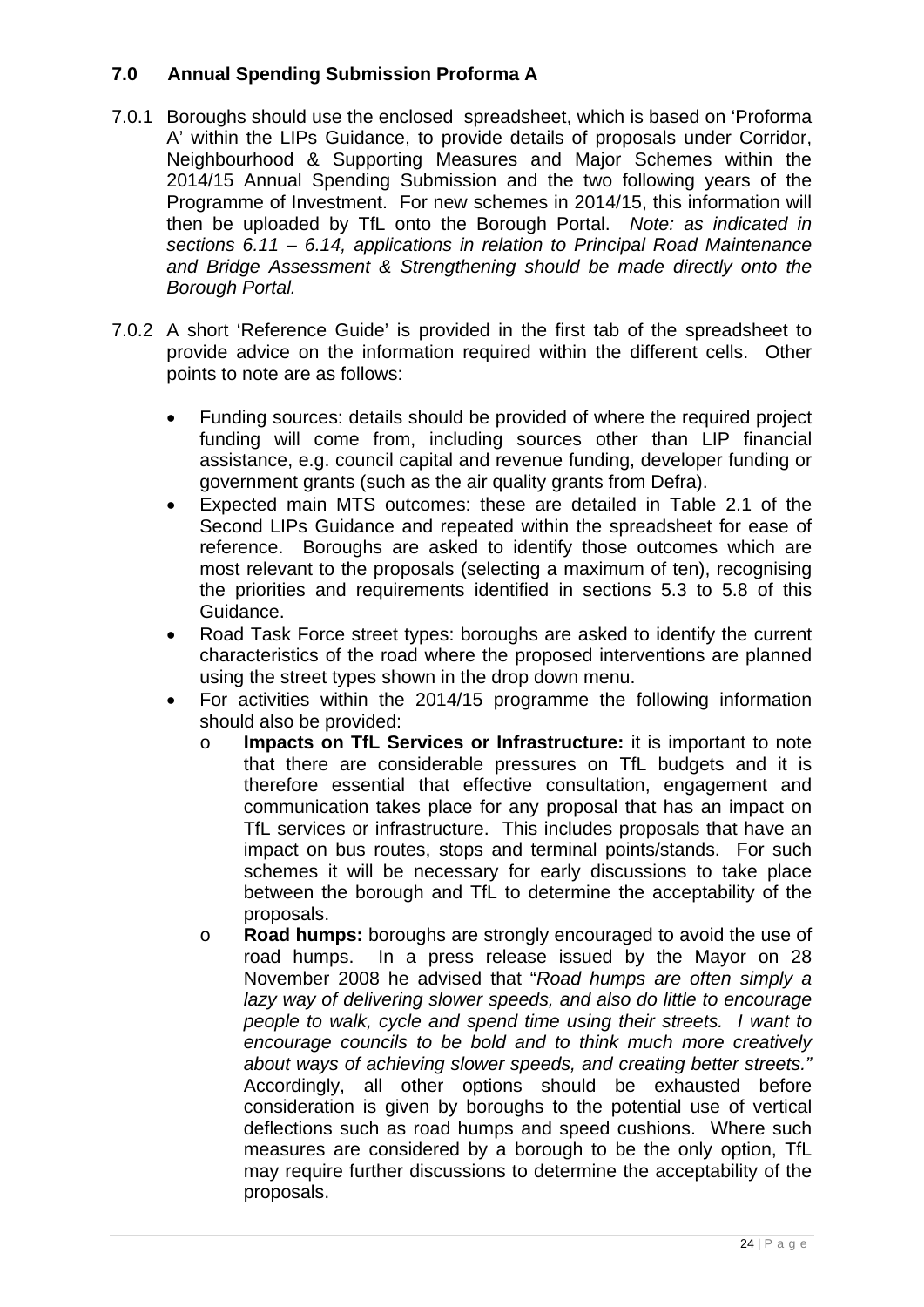- o **Scheme requirements:** If boroughs would like monitoring data to be provided by TfL for collisions or bus journey times, or for road safety audits to be undertaken for specific schemes, this should be identified within the LIP Annual Spending Submission proforma.
- 7.0.3 Returns, including the supporting Delivery Plan narrative, Proforma A and new LIP interim targets for 2016/17, must be made to TfL by Friday 4 October 2013. Boroughs should e-mail their submission, together with a covering letter to **boroughprojectsandprogrammes**@tfl.gov.uk, marked for the attention of David Rowe, Head of Borough Projects & Programmes, TfL Surface Transport, Palestra, 197 Blackfriars Road, London SE1 8NJ.
- 7.04 The submissions will be reviewed by TfL to ensure the key requirements have been adhered to. Where a borough's Delivery Plan, Proforma A and new LIP Interim targets for 2016/17 meet these requirements they will be approved. Where the requirements have not been met, TfL may request additional information, or a revised submission within a given timescale.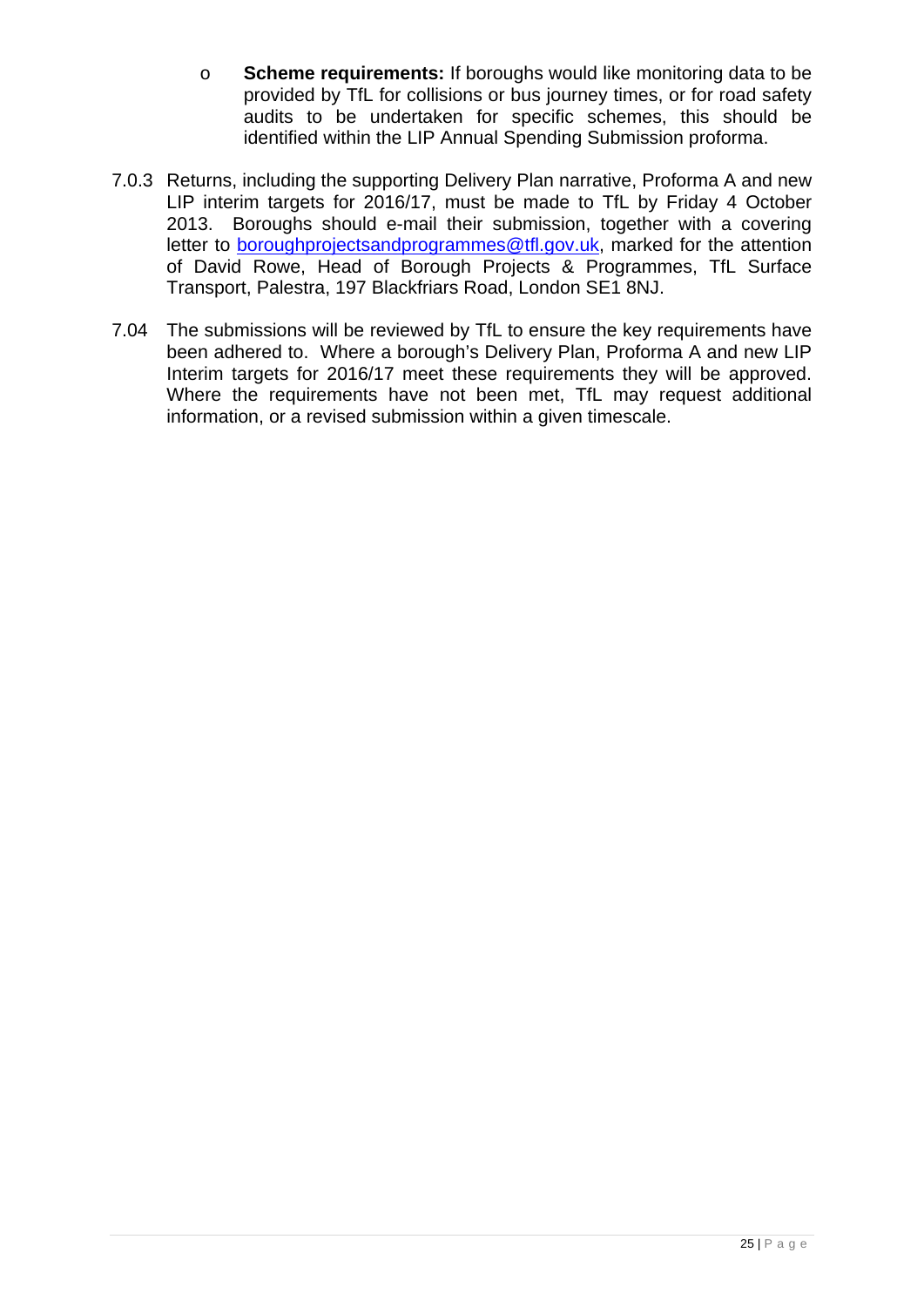#### **8.0 Annual report on interventions and outputs**

- 8.1.1 Outputs from individual schemes or packages of schemes delivered during the course of the financial year should be reported each July using Profoma C within the Second LIPs Guidance. This replaces the need for spend and delivery information to be reported on a bi-monthly basis, although boroughs are required to keep their live Programmes of Investment up to date on the Borough Portal.
- 8.1.2 The 2012/13 Annual report on interventions and outputs should be submitted to TfL by Friday 12 July 2013 and should be sent to boroughprojectsandprogrammes@tfl.gov.uk.

#### **9.0 Advice and support**

9.1.1 Contact details for the Borough Projects & Programmes team and Road Maintenance and Bridges officers are provided at Appendix 5.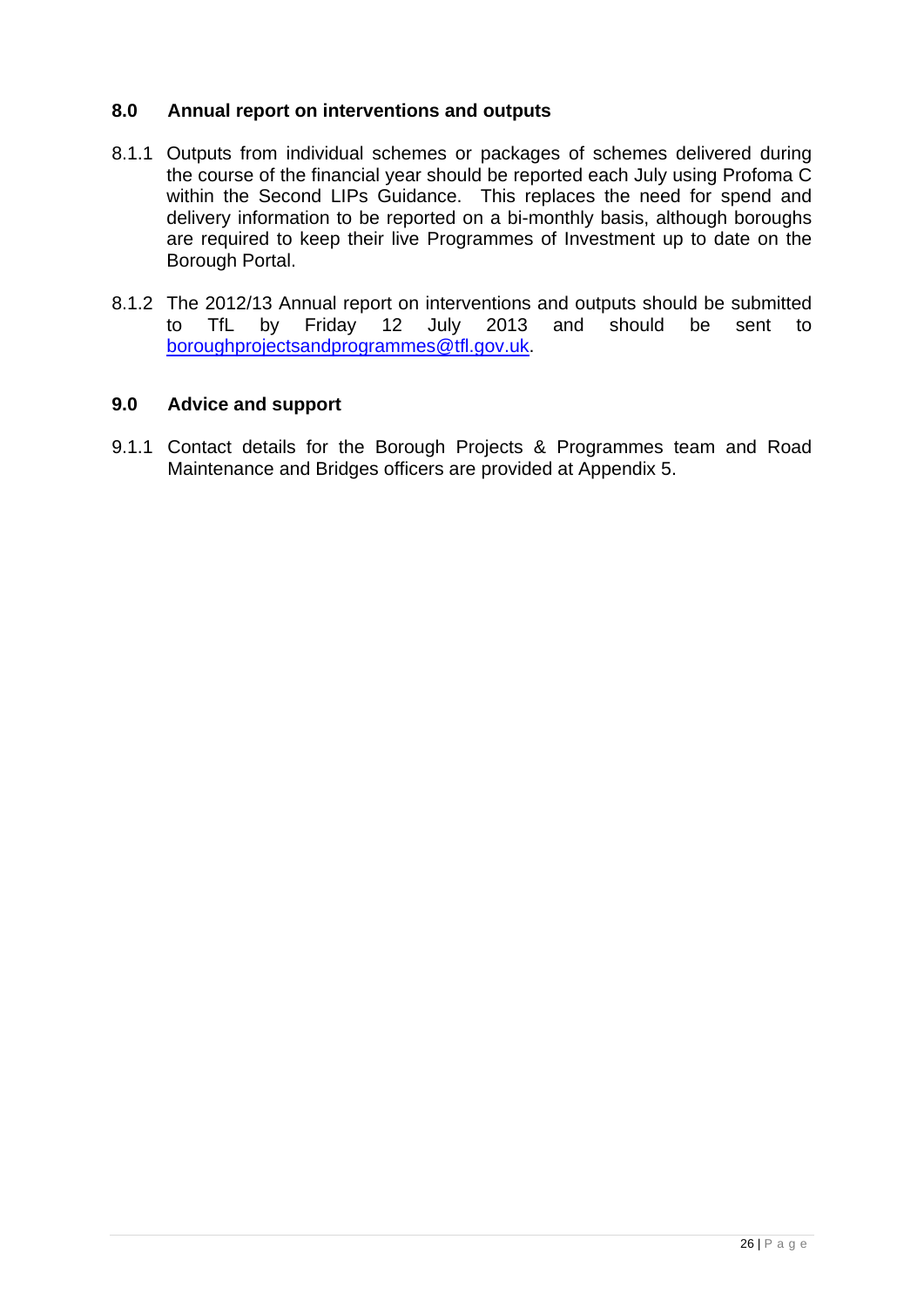## **Appendix 1 – Breakdown of 2013/14 Top Sliced LIP Funding**

| <b>Top Slice</b>       | £m    | Comments                                      |
|------------------------|-------|-----------------------------------------------|
| Borough officer        | £0.3  | This relates to the Borough Apprenticeship    |
| training               |       | Programme, further details for which can      |
|                        |       | be found on the Borough Extranet.             |
| <b>LEPT</b>            | £0.14 | Partnership reviews are to be conducted       |
| South London sub-      | £0.15 | during 2013, following which the funding      |
| regional partnership   |       | will either be confirmed to the relevant lead |
| East London sub-       | £0.17 | borough, or if it is decided by the member    |
| regional partnership   |       | authorities that the partnership is no longer |
| North London sub-      | £0.12 | required, the funding will be re-distributed  |
| regional partnership   |       | amongst all boroughs through a re-            |
| Central London sub-    | £0.15 | allocation to the Corridors,                  |
| regional partnership   |       | Neighbourhoods and Supporting Measures        |
| West London sub-       | £0.14 | programme. Refer to section 6.4.              |
| regional partnership   |       |                                               |
| <b>Local Transport</b> | £3.3  | £100k payment for each borough to spend       |
| Funding                |       | on transport projects of their choice that    |
|                        |       | support the delivery of the Mayors            |
|                        |       | <b>Transport Strategy</b>                     |
| Total                  | £4.47 |                                               |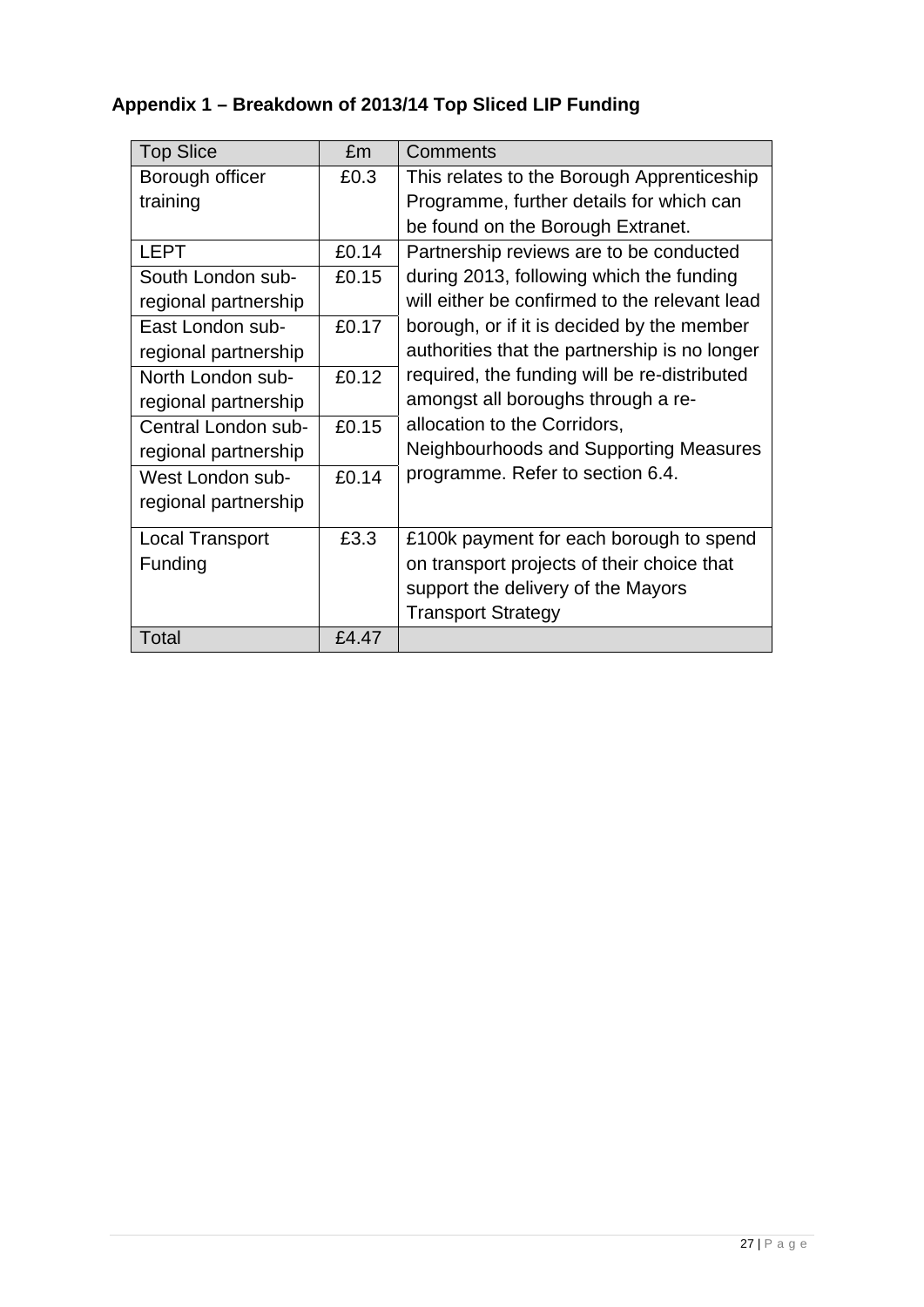**Appendix 2 – Breakdown of the proportion of the Corridors, Neighbourhoods and Supporting Measures budget allocated to each borough** 

| Borough                       | previous %<br>share of<br>allocation | new %<br>share of<br>allocation | %<br>change |
|-------------------------------|--------------------------------------|---------------------------------|-------------|
| <b>Barking and Dagenham</b>   | 2.09%                                | 2.09%                           | 0.00%       |
| <b>Barnet</b>                 | 4.67%                                | 4.60%                           | $-0.07%$    |
| <b>Bexley</b>                 | 2.49%                                | 2.29%                           | $-0.20%$    |
| <b>Brent</b>                  | 3.25%                                | 3.43%                           | $+0.18%$    |
| <b>Bromley</b>                | 3.54%                                | 3.34%                           | $-0.20%$    |
| <b>Camden</b>                 | 3.03%                                | 3.14%                           | $+0.12%$    |
| <b>City of London</b>         | 1.04%                                | 1.29%                           | $+0.25%$    |
| Croydon                       | 3.96%                                | 3.75%                           | $-0.21%$    |
| Ealing                        | 4.10%                                | 4.04%                           | $-0.06%$    |
| <b>Enfield</b>                | 3.90%                                | 4.14%                           | $+0.23%$    |
| <b>Greenwich</b>              | 3.29%                                | 3.39%                           | $+0.11%$    |
| <b>Hackney</b>                | 2.81%                                | 2.88%                           | $+0.07%$    |
| <b>Hammersmith and Fulham</b> | 2.49%                                | 2.38%                           | $-0.10%$    |
| <b>Haringey</b>               | 2.71%                                | 2.86%                           | $+0.15%$    |
| <b>Harrow</b>                 | 2.10%                                | 1.94%                           | $-0.16%$    |
| <b>Havering</b>               | 3.11%                                | 3.03%                           | $-0.08%$    |
| Hillingdon                    | 3.54%                                | 3.61%                           | $+0.07%$    |
| <b>Hounslow</b>               | 3.40%                                | 3.55%                           | $+0.15%$    |
| Islington                     | 2.51%                                | 2.47%                           | $-0.04%$    |
| <b>Kensington and Chelsea</b> | 2.45%                                | 2.32%                           | $-0.13%$    |
| Kingston                      | 1.93%                                | 1.94%                           | $+0.01%$    |
| Lambeth                       | 3.68%                                | 3.94%                           | $+0.26%$    |
| Lewisham                      | 3.38%                                | 3.09%                           | $-0.29%$    |
| <b>Merton</b>                 | 2.22%                                | 2.09%                           | $-0.13%$    |
| <b>Newham</b>                 | 2.90%                                | 3.21%                           | $+0.31%$    |
| Redbridge                     | 3.08%                                | 3.26%                           | $+0.18%$    |
| Richmond                      | 2.43%                                | 2.33%                           | $-0.10%$    |
| <b>Southwark</b>              | 3.60%                                | 3.49%                           | $-0.11%$    |
| <b>Sutton</b>                 | 1.94%                                | 1.79%                           | $-0.15%$    |
| <b>Tower Hamlets</b>          | 3.15%                                | 3.29%                           | $+0.15%$    |
| <b>Waltham Forest</b>         | 2.80%                                | 2.81%                           | $+0.02%$    |
| Wandsworth                    | 3.55%                                | 3.52%                           | $-0.03%$    |
| Westminster                   | 4.88%                                | 4.70%                           | $-0.18%$    |
| <b>TOTAL</b>                  | 100.00%                              | 100.00%                         |             |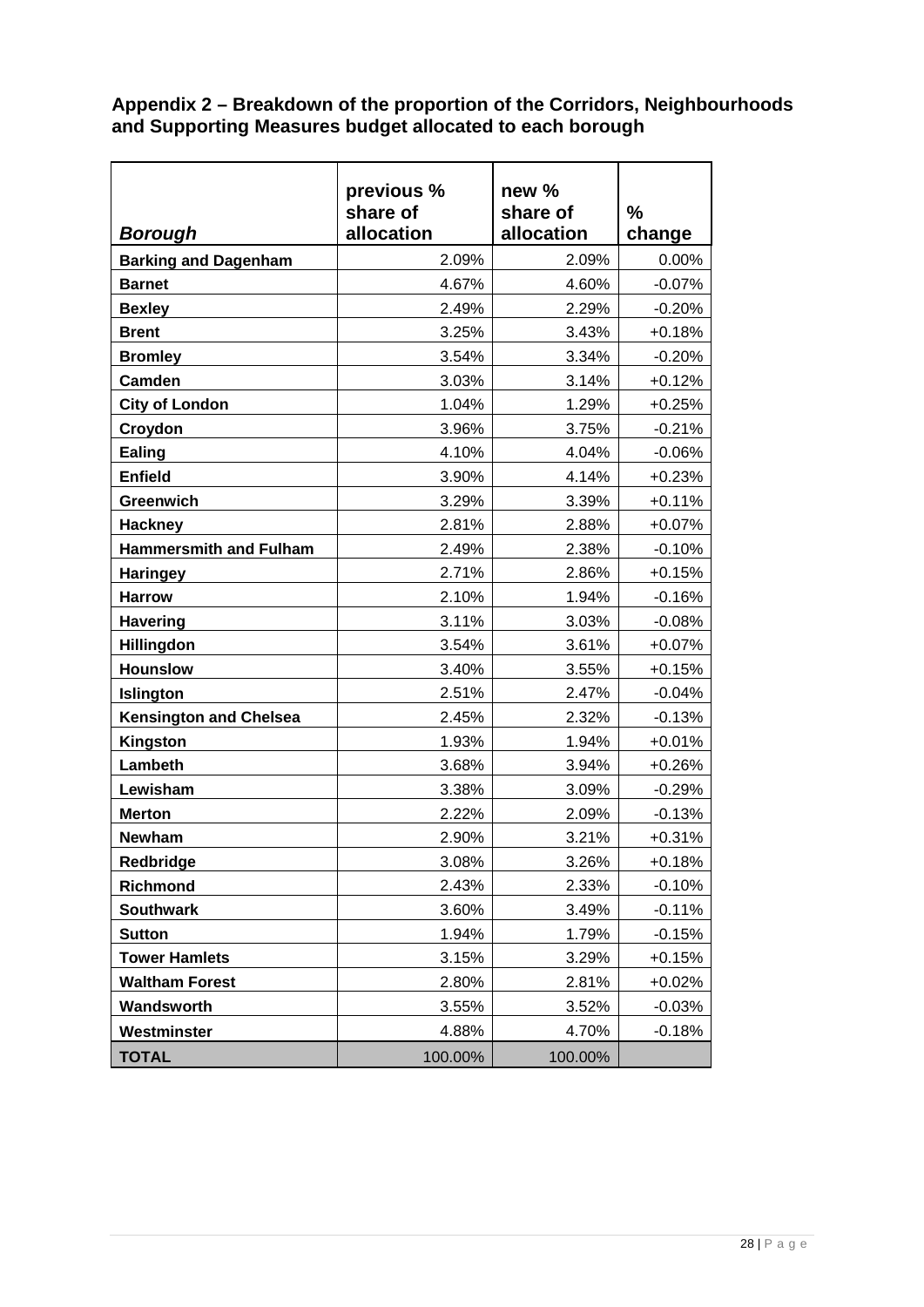#### **Data used to determine the allocations under the Corridors, Neighbourhoods and Supporting Measures programme**

Population

Updated population source (2011 based) can be found here; http://data.london.gov.uk/datastorefiles/documents/update-23-2012-snpp.pdf

Public Transport:

*% bus share (LTDS) (2009/10- 2011/12 Average)* found here; *http://www.tfl.gov.uk/assets/downloads/corporate/borough-lip-performance-indicators.pdf*

*% chance of a bus, not on time* can be found under each borough (Most Recent Quarter only), here;

http://www.tfl.gov.uk/tfl/businessandpartners/buses/boroughreports/ Full year, quarterly versions provided by London Buses

*Updated figures for excess waiting time* and *bus share* (2011/12) can be found in; http://www.tfl.gov.uk/assets/downloads/corporate/borough-lip-performance-indicators.pdf (Table 2)

Road Safety:

*Average data for casualties* (2009-2011) and CO2 emissions from road transport (2010) can be found in; http://www.tfl.gov.uk/assets/downloads/corporate/borough-lip-performanceindicators.pdf (Tables 3 and 4)

*Valuation of the Benefits of Prevention of Road Accidents and Casualties* (2011) can be found here;

http://assets.dft.gov.uk/statistics/releases/road-accidents-and-safety-annual-report-2011/rrcgb2011-02.pdf

(2010) http://www.dft.gov.uk/webtag/documents/expert/pdf/u3\_4\_1-accidents-120817.pdf

Congestion and Environment**:**

*Vehicle delay (veh-mins) on the Network of Interest*  http://www.tfl.gov.uk/assets/downloads/businessandpartners/Technical-Note-4-Total-vehicledelay-in-London.pdf

*CO2 emissions from road transport* (2010) can be found in; http://www.tfl.gov.uk/assets/downloads/corporate/borough-lip-performance-indicators.pdf (Table 5)

Accessibility:

*Indices of Deprivation 2007 Ward Level Summary* can be found here; http://data.london.gov.uk/datastore/package/indices-deprivation-2010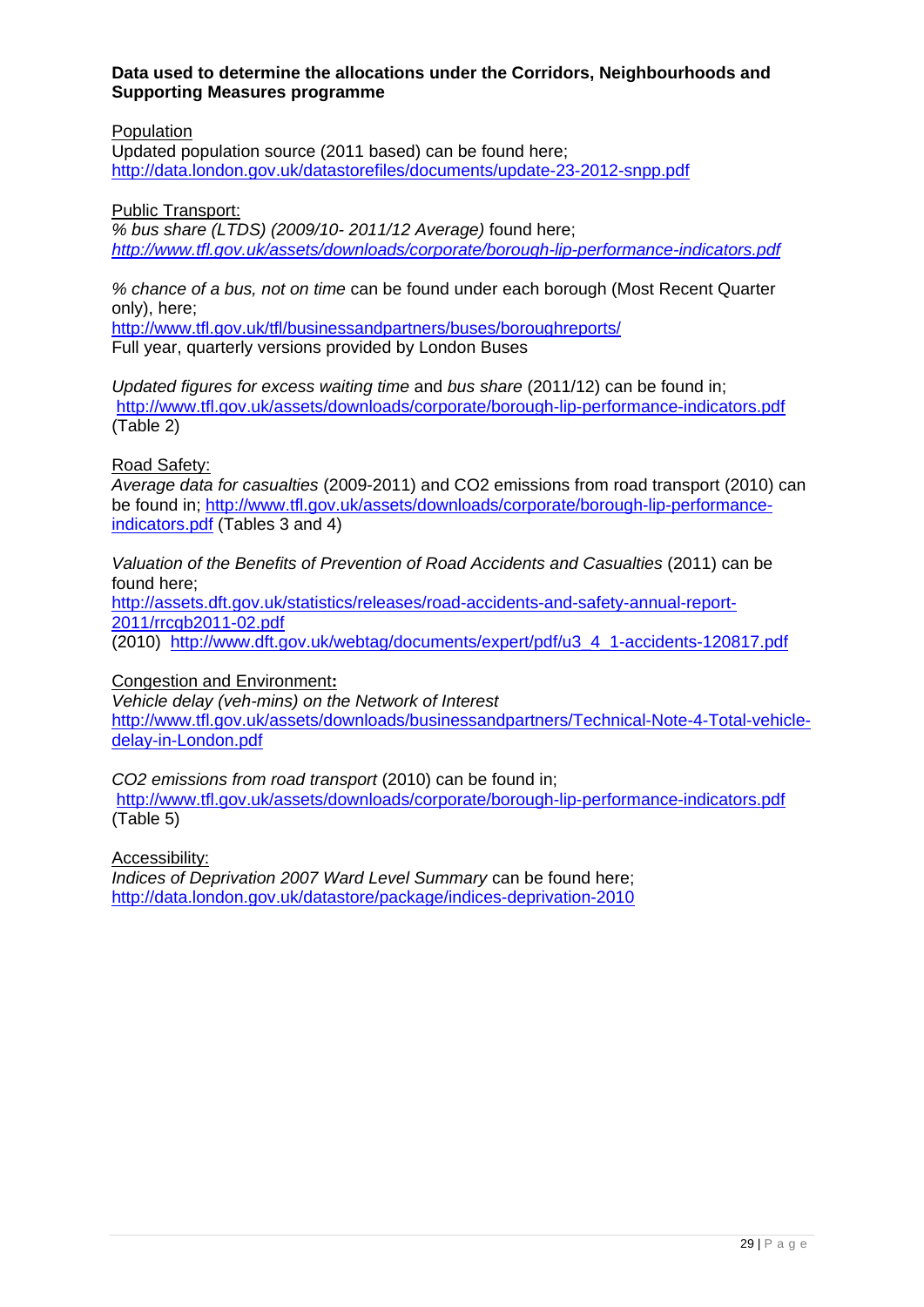**Appendix 3 - 2014/15 Allocations for Corridors, Neighbourhoods & Supporting Measures, Principal Road Maintenance and Local Transport Funding** 

|                                 | Corridors,                  | <b>Principal</b>   | <b>Local</b>     |
|---------------------------------|-----------------------------|--------------------|------------------|
|                                 | <b>Neighbourhoods &amp;</b> | <b>Road</b>        | <b>Transport</b> |
|                                 | <b>Supporting</b>           | <b>Maintenance</b> | <b>Funding</b>   |
| <b>Borough</b>                  | Measures (£,000)            | (E,000)            | (E,000)          |
| <b>Barking and Dagenham</b>     | 1,509                       | £569               | 100              |
| <b>Barnet</b>                   | 3,325                       | £1,105             | 100              |
| <b>Bexley</b>                   | 1,659                       | £1,157             | 100              |
| <b>Brent</b>                    | 2,480                       | £912               | 100              |
| <b>Bromley</b>                  | 2,418                       | £1,019             | 100              |
| <b>Camden</b>                   | 2,275                       | £498               | 100              |
| <b>City of London</b>           | 931                         | £134               | 100              |
| Croydon                         | 2,713                       | £999               | 100              |
| <b>Ealing</b>                   | 2,919                       | £859               | 100              |
| <b>Enfield</b>                  | 2,991                       | £1,208             | $\overline{1}00$ |
| <b>Greenwich</b>                | 2,454                       | £897               | 100              |
| <b>Hackney</b>                  | 2,085                       | £311               | 100              |
| <b>Hammersmith &amp; Fulham</b> | 1,724                       | £538               | 100              |
| <b>Haringey</b>                 | 2,071                       | £571               | 100              |
| <b>Harrow</b>                   | 1,400                       | £787               | 100              |
| <b>Havering</b>                 | 2,189                       | £569               | 100              |
| Hillingdon                      | 2,615                       | £922               | 100              |
| <b>Hounslow</b>                 | 2,568                       | £651               | 100              |
| Islington                       | 1,787                       | £377               | 100              |
| <b>Kensington &amp; Chelsea</b> | 1,678                       | £287               | 100              |
| Kingston                        | 1,403                       | £508               | 100              |
| Lambeth                         | 2,848                       | £491               | 100              |
| Lewisham                        | 2,233                       | £366               | 100              |
| <b>Merton</b>                   | 1,511                       | £637               | 100              |
| Newham                          | 2,321                       | £918               | 100              |
| Redbridge                       | 2,360                       | £642               | 100              |
| Richmond                        | 1,687                       | £973               | 100              |
| <b>Southwark</b>                | 2,521                       | £545               | 100              |
| <b>Sutton</b>                   | 1,293                       | £200               | 100              |
| <b>Tower Hamlets</b>            | 2,382                       | £321               | 100              |
| <b>Waltham Forest</b>           | 2,035                       | £725               | 100              |
| Wandsworth                      | 2,547                       | £357               | 100              |
| Westminster                     | 3,399                       | £950               | 100              |
| <b>TOTAL</b>                    | 72,330                      | $22,000^3$         | 3,300            |

 3 Note: £1m has been held back for emergency works and the annual Principal Road maintenance surveys.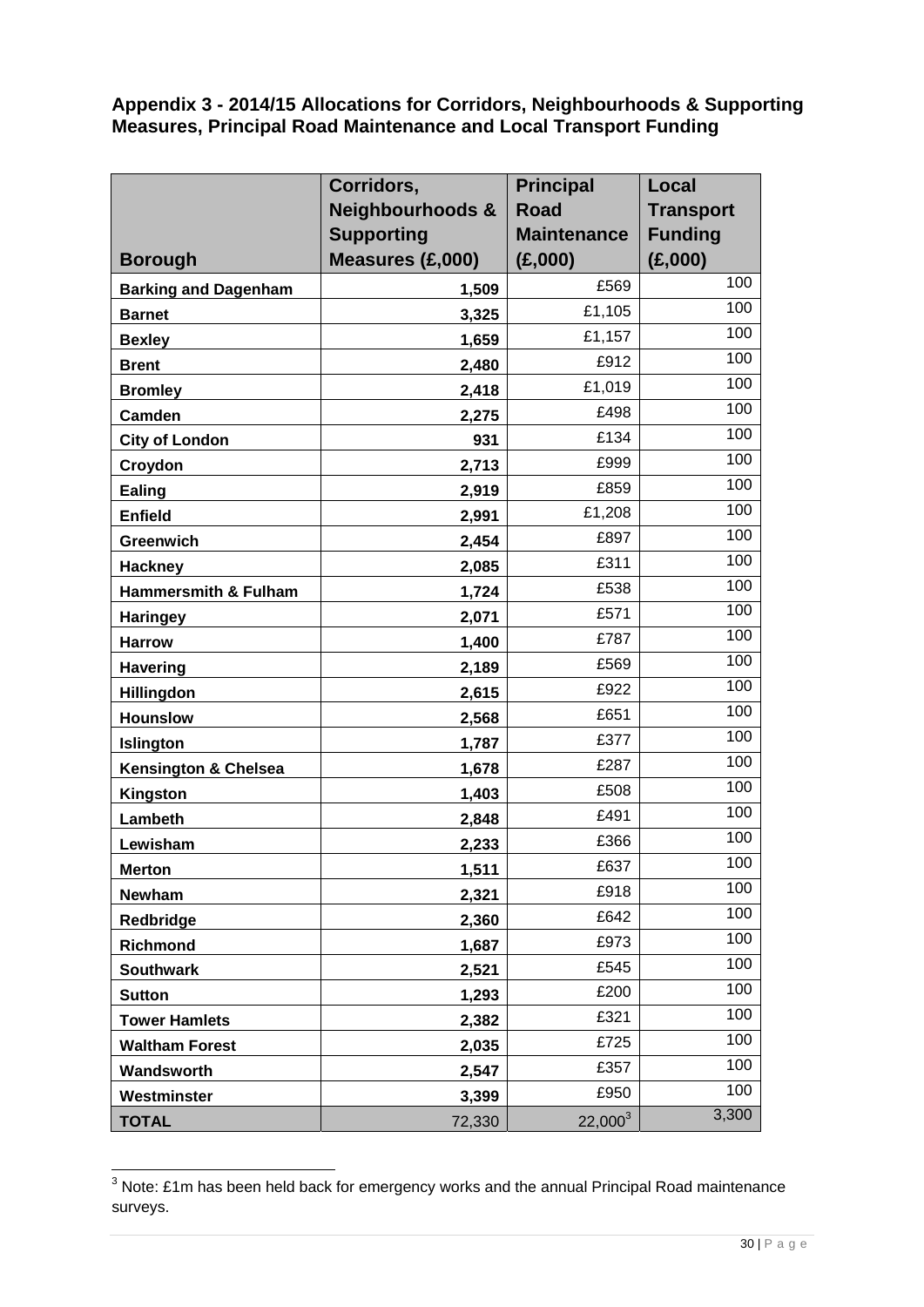#### **Appendix 4 – LoHAC requirements**

For LIP funded schemes, the following requirements apply:

- LoHAC is the preferred option for the delivery of LIP funded highway schemes - Corridors, Neighbourhood and Supporting Measures programmes, Maintenance programmes (bridge strengthening and assessment, and principal road renewal), and Major Schemes.
- During 2013 TfL will use the LoHAC schedule of rates to provide boroughs with comparisons of the costs of delivering works via LoHAC in comparison with their local contractors. Then from 2014/15 onwards, the LIP financial assistance will be limited up to the amount that the scheme would have cost if it had been undertaken via LoHAC, or the full cost under the authorities chosen route where this is a lower amount.
- TfL will give consideration to the following matters in determining whether there is justification for undertaking a scheme at a higher cost than that achievable under LoHAC and where the higher cost may be met:
	- o Health and Safety (including the safety of the travelling public in respect of vehicle operations, work sites, etc)
	- o Employment practices, opportunities, skills, training and pay
	- o Requirements for particular capabilities that are not covered by the LoHAC contracts
	- o Procurement, supplier and payment practices (including environmental and responsible procurement).
- TfL doesn't expect LoHAC to be used where this would produce a material contractual breach by boroughs under their existing contracts. For example where boroughs have in their existing contracts (let prior to LoHAC start 1/4/2013) an exclusivity agreement that would preclude them from procuring works from another supplier for that particular activity.
- TfL will require boroughs to keep records of relevant contractual information and certified quotes provided by LoHAC and their own contractors for LIP schemes. TfL reserves the right to carry out random or specific audits of such records, together with other relevant documentation